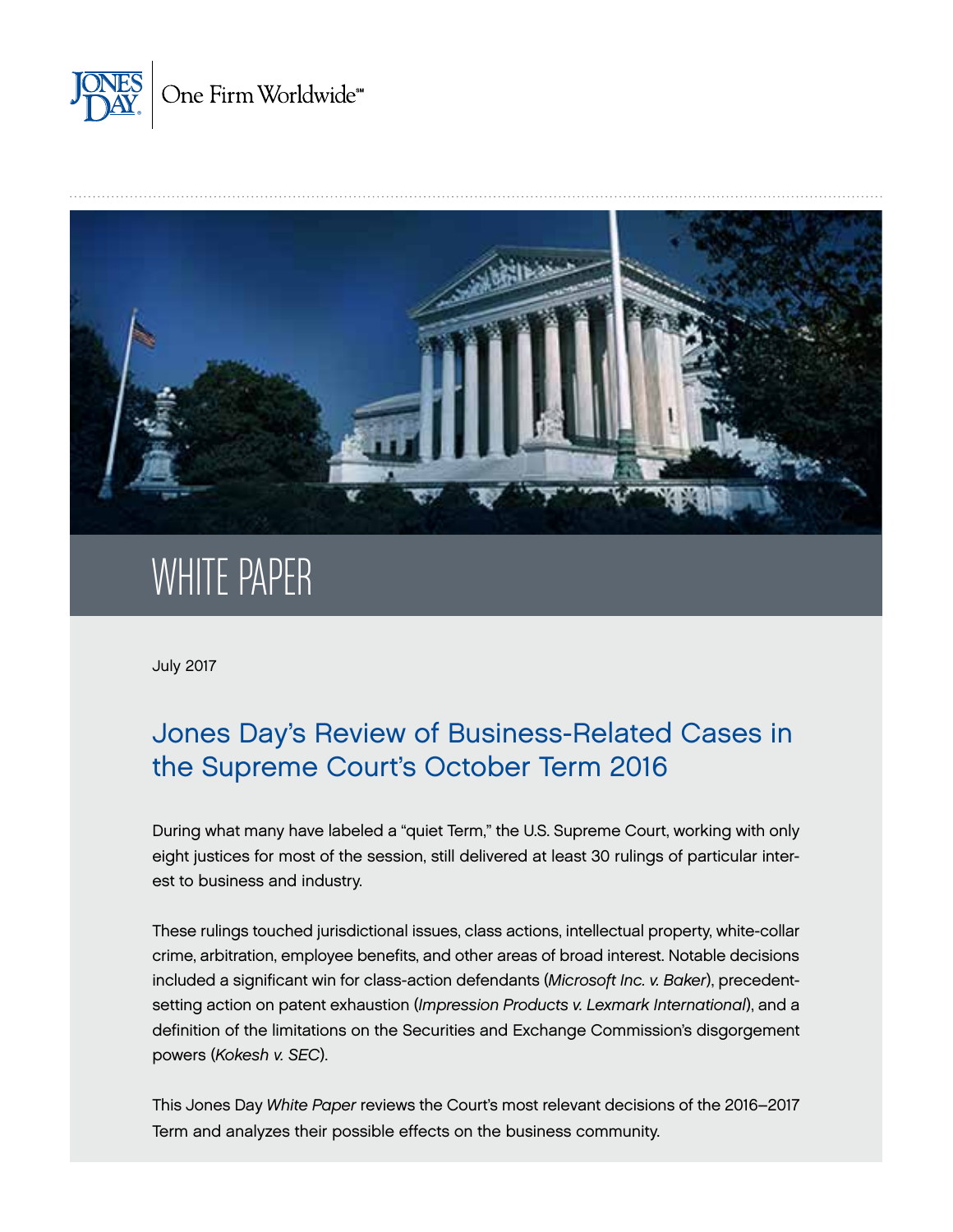# TABLE OF CONTENTS

| McLane Company, Inc. v. Equal Employment Opportunity Commission  4        |  |
|---------------------------------------------------------------------------|--|
|                                                                           |  |
|                                                                           |  |
|                                                                           |  |
| California Public Employees' Retirement System v. ANZ Securities, Inc.  6 |  |
|                                                                           |  |
|                                                                           |  |
|                                                                           |  |
|                                                                           |  |
|                                                                           |  |
|                                                                           |  |
|                                                                           |  |
|                                                                           |  |
|                                                                           |  |
|                                                                           |  |
|                                                                           |  |
|                                                                           |  |
|                                                                           |  |
|                                                                           |  |
|                                                                           |  |
|                                                                           |  |
|                                                                           |  |
|                                                                           |  |
|                                                                           |  |
|                                                                           |  |
|                                                                           |  |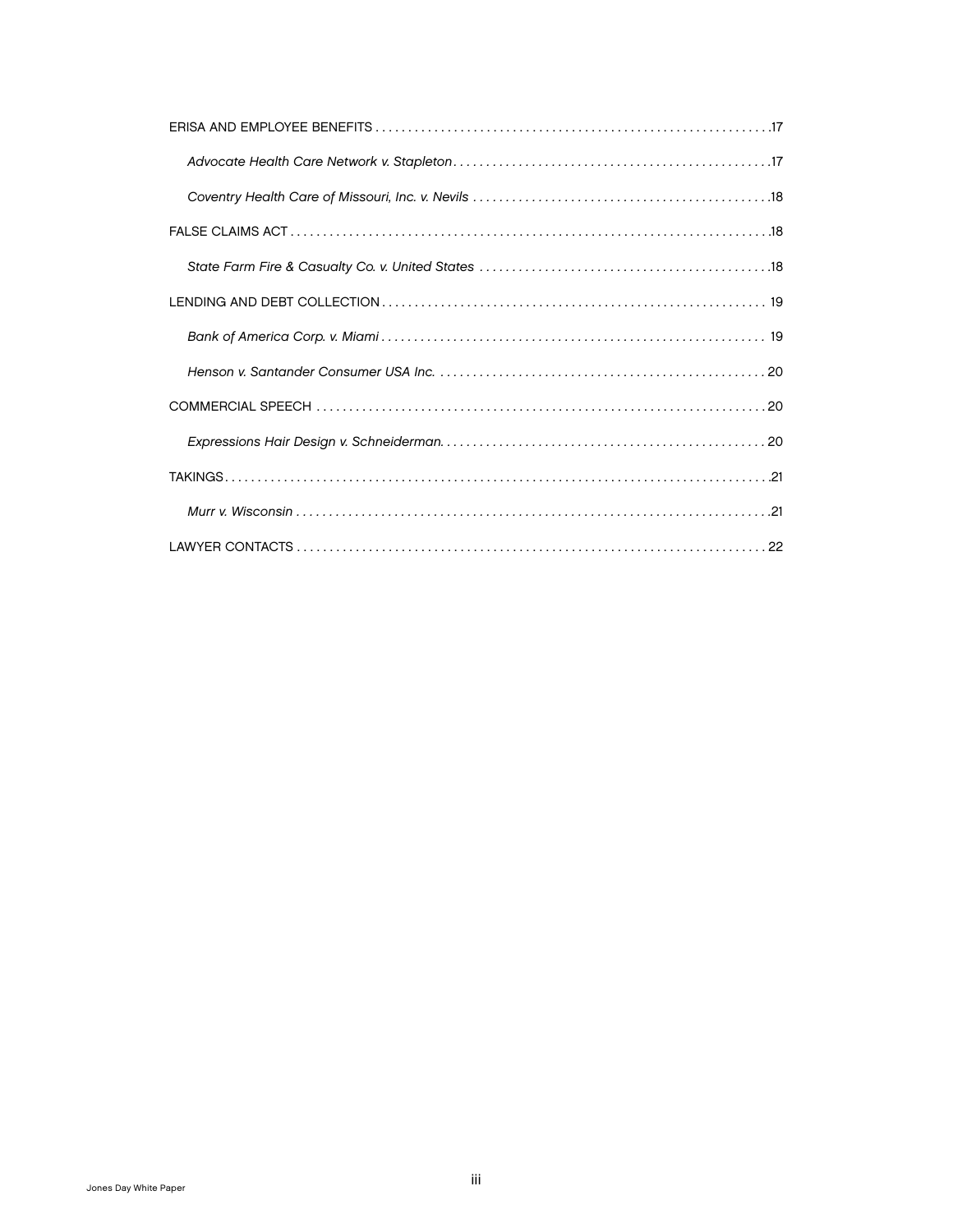# <span id="page-3-0"></span>JURISDICTION AND THE AUTHORITY OF COURTS

#### *BNSF Railway Co. v. Tyrrell*

Holdings: 1. Section 56 of the Federal Employers' Liability Act does not address personal jurisdiction.

> 2. A railroad is not "at home" in a state, for purposes of general personal jurisdiction, simply because it has thousands of miles of tracks and thousands of employees within the state.

Lineup: 8–1 (Justice Ginsburg, writing for the Court; Justice Sotomayor, concurring in part and dissenting in part)

*BNSF Railway* is the latest in a series of cases emphasizing the limits of general personal jurisdiction against corporations. The primary question presented was whether § 56 of the Federal Employers' Liability Act permits a court to assert personal jurisdiction over companies "doing business" in the state where the court is located. The section reads, in relevant part:

[1] Under this chapter an action may be brought in a district court of the United States, in the district of the residence of the defendant, or in which the cause of action arose, or in which the defendant shall be doing business at the time of commencing such action. [2] The jurisdiction of the courts of the United States under this chapter shall be concurrent with that of the courts of the several States.

The Montana Supreme Court read the first sentence to give federal courts in Montana personal jurisdiction over BNSF Railway, as the company was "doing business" in Montana—it had more than 2,000 miles of track in the state and employed thousands of people within Montana. It read the second sentence to permit state courts to assert personal jurisdiction to exactly the same extent.

The Supreme Court disagreed on both counts. The first sentence, it explained, addressed venue rather than personal jurisdiction. This, it said, followed from the statute's use of the phrase "an action may be brought in … ," which is typically

used when addressing venue. As for the second sentence, it addressed only subject-matter jurisdiction, specifying that federal and state courts were both authorized to hear cases arising under the Act. But it said nothing about *personal* jurisdiction.

The Supreme Court next considered whether Montana courts could nonetheless assert general personal jurisdiction over BNSF based solely on its doing large amounts of business in Montana. It concluded that the answer was "no." The Fourteenth Amendment's Due Process Clause permits state courts to assert "general" personal jurisdiction over corporations only if they are "essentially at home" in the relevant state. Typically, that means companies are subject to general personal jurisdiction only in their states of incorporation and in the state where they have their principal places of business. BNSF was incorporated and had its principal place of business elsewhere. And while the Court has recognized the possibility of an "exceptional case" in which a corporation is "at home" elsewhere based on very substantial business contacts, the Court held that BNSF's Montana-based conduct is not so substantial so as to make it "at home" there.

Justice Sotomayor concurred in part and dissented in part. She agreed that § 56 does not confer personal jurisdiction. But she dissented anyway, to express her disagreement with the highly limited nature of the circumstances in which the Court has allowed general personal jurisdiction over corporations. She would have allowed Montana courts to exercise personal jurisdiction over BNSF based on its substantial business in the state.

# Bolivarian Republic of Venezuela v. Helmerich & Payne International Drilling Co.

Holding: Courts have jurisdiction under the FSIA's "expropriation exception" only if they find that the property in which the plaintiff claims to hold rights was in fact taken in violation of international law.

Lineup: 8–0 (Justice Breyer, writing for the Court)

The Foreign Sovereign Immunities Act of 1976—known as "FSIA"—grants foreign states immunity from suit in the United States. But it contains exceptions, including the so-called "expropriation exception":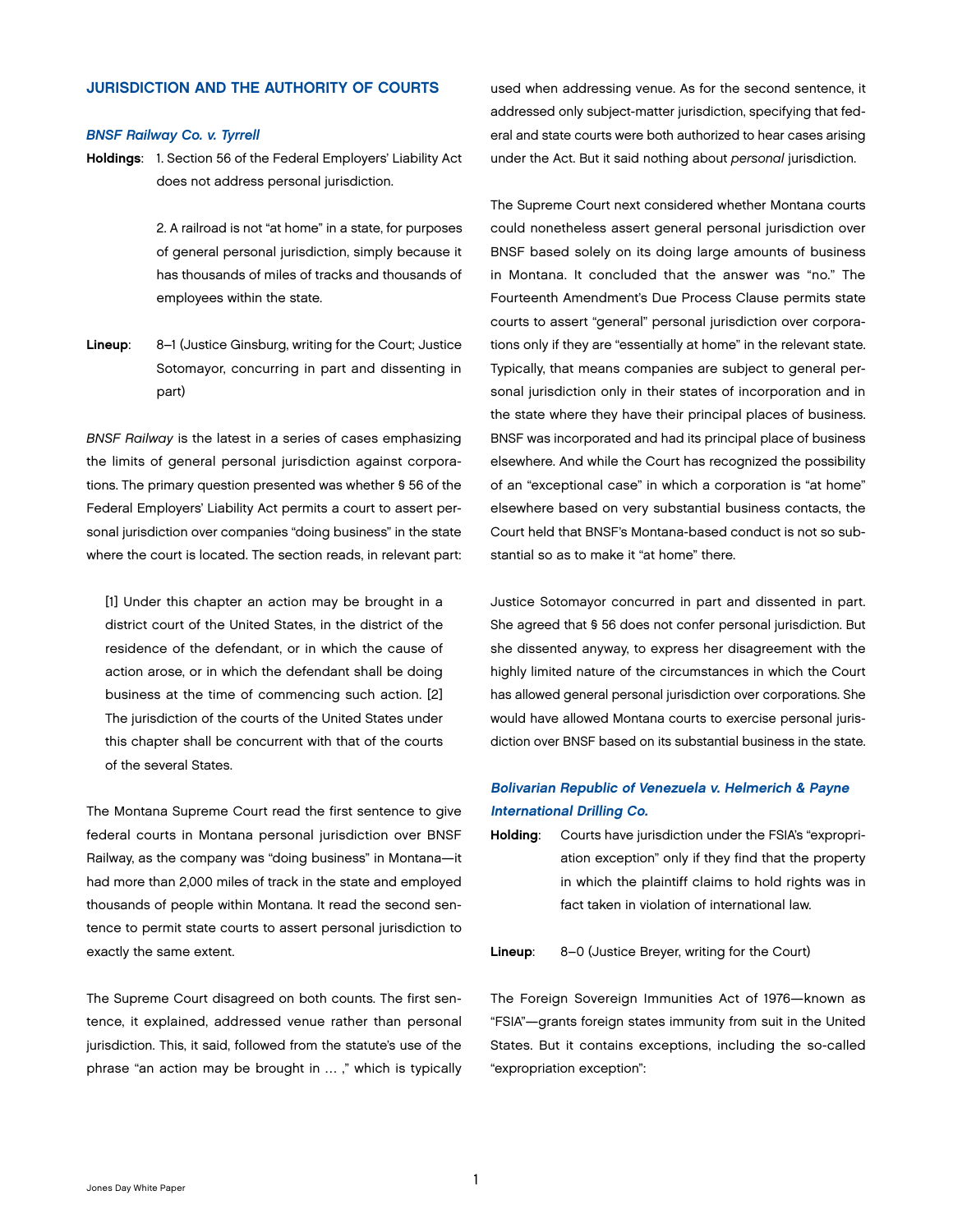- (a) A foreign state shall not be immune from the jurisdiction of courts of the United States or of the States in any case—
	- …
	- (3) in which rights in property taken in violation of international law are in issue and that property … is owned or operated by an agency or instrumentality of the foreign state … engaged in a commercial activity in the United States.

#### 28 U.S.C. § 1605(a)(3).

This case involved the meaning of the phrase "case … in which rights in property taken in violation of international law are in issue." Specifically, it presented the question of what, in light of this language, a party seeking to sue a foreign state in American courts must prove for the court to have jurisdiction over the matter. The D.C. Circuit held that the requirement is satisfied whenever the suing party has a "non-frivolous" argument that the case falls within the exemption's scope.

The Supreme Court unanimously reversed the D.C. Circuit, holding that a non-frivolous argument is insufficient. Instead, courts have jurisdiction under this statute only if: (i) the plaintiff is asserting rights over property; and (ii) the property at issue was in fact taken in violation of international law. The Court acknowledged that this would overlap substantially with the merits in some cases. It nonetheless concluded that this was required by the statute's plain text. What is more, permitting any nonfrivolous argument to satisfy § 1605(a)(3) would undercut the long-standing rule—in light of which the FSIA was enacted—that foreign states have immunity from suits involving public acts, such as expropriation carried out against their own nationals.

Because of this ruling, parties attempting to sue a foreign state under the expropriation exception should build a factual record that enables them to prove, early in the case, that their suit involves a property right taken in violation of international law.

#### Bristol-Myers Squibb Co. v. Superior Court of California

- Holding: Courts may not apply a sliding-scale approach to specific personal jurisdiction, under which the requirements for personal jurisdiction are relaxed in cases involving defendants who have substantial ties to the forum state that are unrelated to the claims for which they are being sued.
- Lineup: 8–1 (Justice Alito, writing for the Court; Justice Sotomayor, dissenting)

There are two forms of personal jurisdiction: general and specific. A defendant subject to *general* jurisdiction in a forum can be sued there for anything at all, regardless of whether the claim has any relationship to the forum. *Specific* jurisdiction is different; courts may exercise this form of jurisdiction only with respect to claims that arise out of or relate to the defendant's contacts with the forum.

*Bristol-Myers Squibb* is a specific jurisdiction case. The Supreme Court held that Bristol-Myers Squibb Company ("BMS"), a large multinational corporation, was not subject to personal jurisdiction for claims brought in California by plaintiffs who were allegedly injured by BMS products that were marketed and sold nationally, but allegedly consumed by the plaintiffs outside of California. The plaintiffs filed their claims that arose out of state along with the claims of other plaintiffs who allegedly were prescribed and used the same products and sustained the same injuries inside California. The California Supreme Court found personal jurisdiction existed for both sets of plaintiffs. With respect to the out-of-state plaintiffs, it applied a "sliding scale approach," under which the requisite connections are relaxed where the defendant has extensive forum contacts unrelated to those claims.

The Supreme Court rejected this approach, stressing that forum contacts unrelated to the claim at issue are irrelevant for specific jurisdiction. Instead, to establish specific jurisdiction,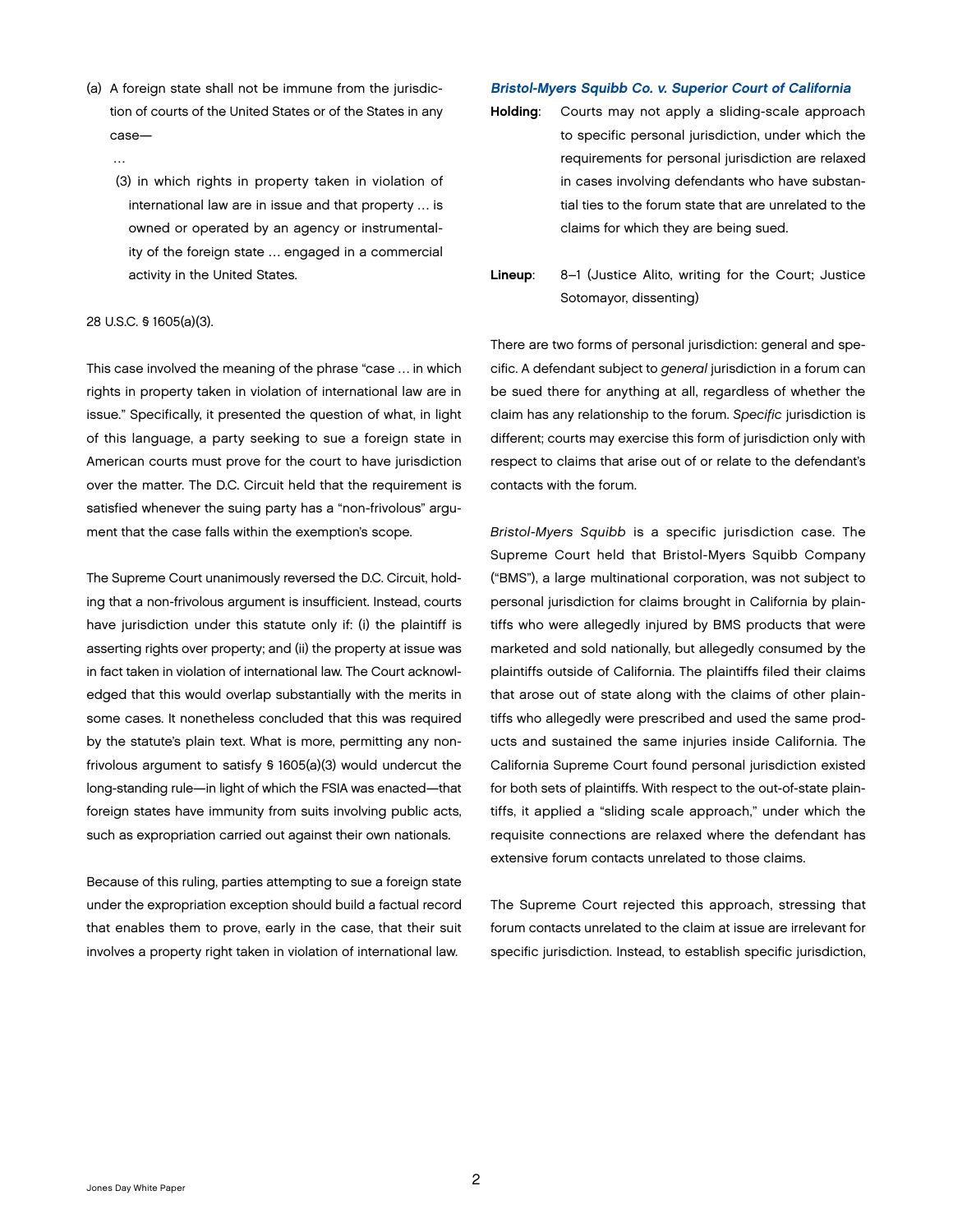<span id="page-5-0"></span>plaintiffs must show a "connection between the forum and the specific claims at issue." There must, in other words, be a link between the forum and the defendant's suit-related conduct.

Justice Sotomayor dissented, criticizing the majority's view for its rigidity, and the difficulty that it might create for those hoping to bring mass actions in state courts.

Especially when coupled with the Supreme Court's recent decisions narrowing the scope of general personal jurisdiction, the *Bristol-Myers Squibb* decision will significantly impact claimants' ability to use specific personal jurisdiction to bring national manufacturers into whatever court the claimants find most favorable. And it potentially spells the end of "litigation tourism," one of the most abused methods of forum shopping.

For more about this case, please see ["SCOTUS Overturns](http://www.jonesday.com/scotus-overturns-californias-extreme-expansion-of-personal-jurisdiction-for-national-corporations-06-21-2017/) [California's Extreme Expansion of Personal Jurisdiction for](http://www.jonesday.com/scotus-overturns-californias-extreme-expansion-of-personal-jurisdiction-for-national-corporations-06-21-2017/)  [National Corporations](http://www.jonesday.com/scotus-overturns-californias-extreme-expansion-of-personal-jurisdiction-for-national-corporations-06-21-2017/)" (Jones Day *Commentary*, June 2017).

#### Goodyear Tire & Rubber Co. v. Haeger

Holding: When a court exercises its inherent authority to sanction a litigant for misconduct by ordering it to pay the other side's legal fees, the size of the payment is capped at the amount of fees spent solely because of the misconduct.

#### Lineup: 8–0 (Justice Kagan, writing for the Court)

Members of the Haeger family sued Goodyear Tire after their motor home flipped over, allegedly because of the faulty tires manufactured by Goodyear. The parties ultimately settled. Later, however, the Haegers' lawyers discovered that Goodyear Tire concealed information related to the tires that the Haegers had requested during discovery. They moved for discovery sanctions, requesting all of their legal fees expended in litigating the matter.

The district court granted the award not pursuant to any statute but under "its inherent power to sanction litigation misconduct." And it determined that Goodyear should pay *all* of the fees and costs the Haegers expended during the litigation—amounting to \$2.7 million. The court further awarded a contingent award of \$2 million, which it determined would be proper in the event the appellate courts determined that there had to be a "linkage between [Goodyear's] misconduct and" the fees expended.

The Ninth Circuit affirmed the \$2.7 million award. In so doing, it created a circuit split on whether courts may sanction litigation misconduct with orders requiring payment of all litigation costs, *regardless* of whether those costs were spent as a butfor result of the punished misconduct.

The Supreme Court reversed. It held that when courts exercise their inherent authority to sanction litigation misconduct by ordering the badly behaving party to pay the other side's legal fees, it may award *only* those fees that are the but-for result of the sanctioned conduct. The Court relied largely on precedent, which it read as forbidding legal-fee awards of a punitive nature; that, the Court said, would require "procedural guarantees applicable in criminal cases." The Court made clear, however, that the goal is "to do rough justice, not to achieve auditing perfection."

*Haeger* establishes an important, if imprecise, limit on federal courts' authority to sanction bad behavior through the award of litigation costs.

#### *Lightfoot v. Cendant Mortgage Corp.*

Holding: The sue-and-be-sued clause in Fannie Mae's charter, 12 U.S.C. § 1723a(a), does not give district courts subject matter jurisdiction to hear all suits involving Fannie Mae.

#### Lineup: 8–0 (Justice Sotomayor, writing for the Court)

12 U.S.C. § 1723a(a) authorizes Fannie Mae "to sue and to be sued, and to complain and to defend, in any court of competent jurisdiction, State or Federal." *Lightfoot* presented the question of whether this provision confers jurisdiction on federal courts. The Supreme Court held that it does not and reversed the Ninth Circuit's contrary determination.

There is a long history of cases addressing whether federal corporate charters that include sue-and-be-sued clauses confer subject-matter jurisdictions on federal courts. As far back as 1809, the Court held that the grant of authority to sue and be sued, *by itself*, does not confer jurisdiction. By contrast, clauses that expressly confer a right to sue in federal courts *have* been held to confer jurisdiction. For example, in *Osborn v. Bank of*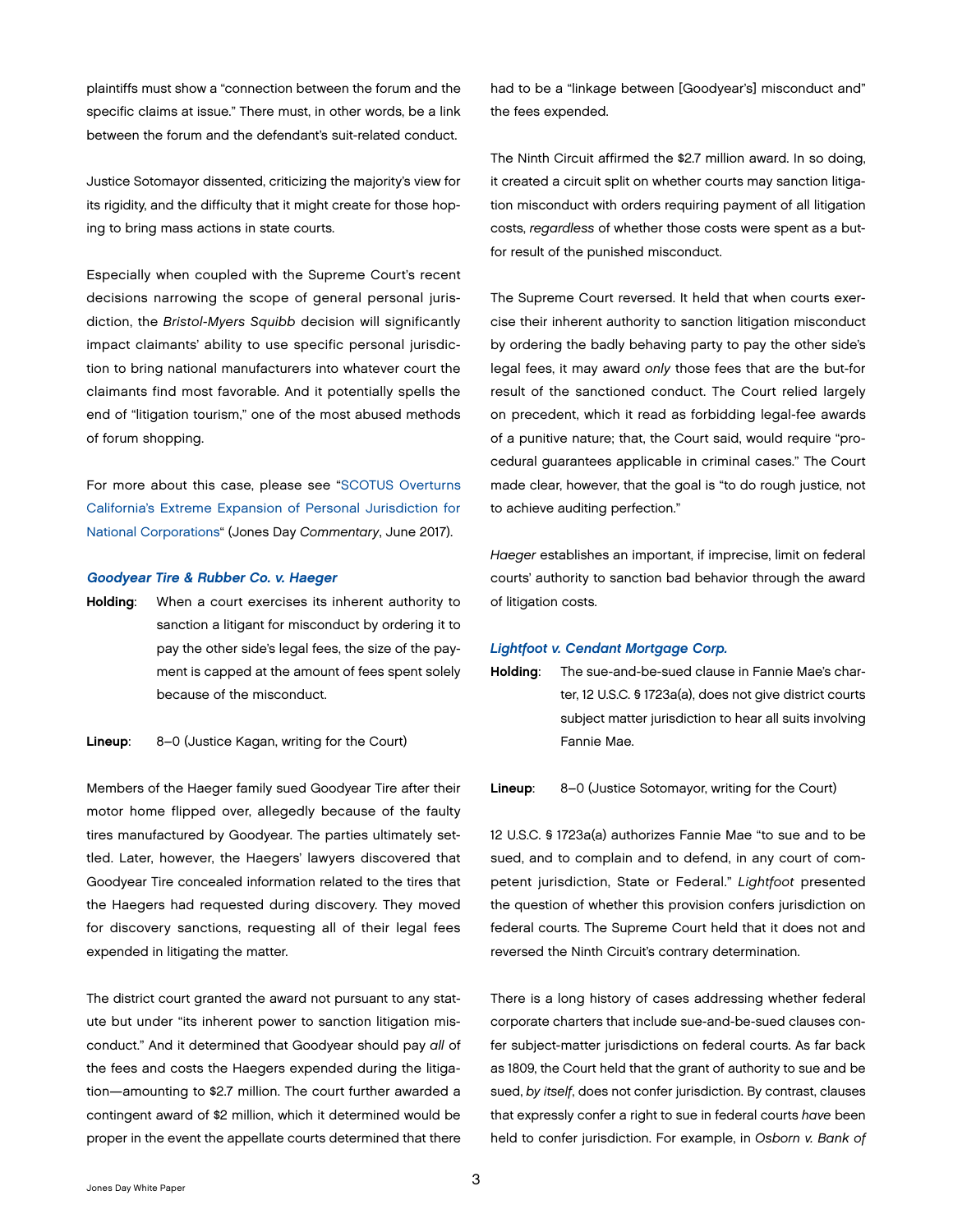<span id="page-6-0"></span>*the United States*, the Supreme Court held that the sue-andbe-sued cause in the charter of the second Bank of the United States conferred jurisdiction, because it permitted the Bank to sue and be sued "in all State Courts having competent jurisdiction, and *in any Circuit Court of the United States*."

But the Court had never considered § 1723a(a); *Lightfoot*  presented the first opportunity to do so. And while the statute expressly mentioned federal courts, it authorized Fannie Mae to sue and be sued "*in any court of competent jurisdiction*, State or Federal." The emphasized phrase, the Court explained, referred to courts with subject-matter jurisdiction. And so, rather than conferring subject-matter jurisdiction, § 1723a(a) simply empowered Fannie Mae to litigate suits brought in courts that had subject-matter jurisdiction on some independent basis. In other words, by authorizing Fannie Mae to sue only in those federal courts that are *already* courts of "competent jurisdiction," the statute made clear that it was not *itself* conferring jurisdiction.

*Lightfoot* thus stands for a broad principle: When Congress empowers an entity to sue in federal courts "of competent jurisdiction," the clause containing that phrase should not be read to confer jurisdiction.

# *McLane Company, Inc. v. Equal Employment Opportunity Commission*

- Holding: District court decisions enforcing or quashing EEOC subpoenas are reviewed for abuse of discretion, not de novo.
- Lineup: 7–1 (Justice Sotomayor, writing for the Court; Justice Ginsburg, concurring in part and dissenting in part)

Title VII of the Civil Rights Act prohibits discrimination on the basis of race, religion, sex, and national origin. The Equal Employment Opportunity Commission is empowered to enforce that law. Among its powers, it may issue subpoenas for evidence relating to its Title VII investigations. It may ask district courts to enforce these subpoenas. District courts must enforce subpoenas relating to valid charges and requesting relevant material, provided the subpoena is not too indefinite, issued for an illegitimate purpose, or unduly burdensome.

The district court in this case refused to enforce an EEOC subpoena because it deemed the requested material irrelevant. The Ninth Circuit reversed after reviewing the district court's decision de novo. But its opinion noted that while circuit precedent required de novo review, the law of most other circuits did not. The Supreme Court granted certiorari to determine the proper standard of review.

The Court reversed, holding that decisions enforcing or quashing EEOC subpoenas are reviewed for abuse of discretion. Nothing in Title VII expressly addresses the issue. But the Court reasoned that two factors supported abuse-of-discretion review. First, when Congress passed Title VII, there was already a long history of courts reviewing administrative subpoenas under this standard. Second, the question of whether a subpoena is proper depends on case-specific factors that are best resolved by trial courts. The Court thus remanded the case for review under the abuse-of-discretion standard.

Justice Ginsburg concurred in part and dissented in part. She agreed that abuse of discretion is generally the proper standard of review. But, she said, the district court here made an error of law that required reversal. Rather than sending the case back to the Ninth Circuit, she would have affirmed.

#### *Town of Chester v. Laroe Estates, Inc.*

Holding: A party that intervenes as-of-right under Federal Rule of Civil Procedure 24(a)(2) must have Article III standing to sue if it seeks relief that the plaintiff has not requested.

#### Lineup: 9–0 (Justice Alito, writing for the Court)

This case began when a land developer sued Chester, New York, where he had been attempting to build a subdivision. A company known as Laroe Estates, Inc.—which was a party to certain agreements with the land developer—attempted to intervene under Rule 24(a)(2), which permits parties to intervene as-of-right in certain circumstances. This created a dispute regarding whether Laroe needed standing to intervene. The district court said that interveners as-of-right had to have standing, and concluded that Laroe *lacked* standing based on the nature of its interest in the land at issue. The Second Circuit reversed, holding that interveners as-of-right *do not*  need Article III standing. The Supreme Court granted certiorari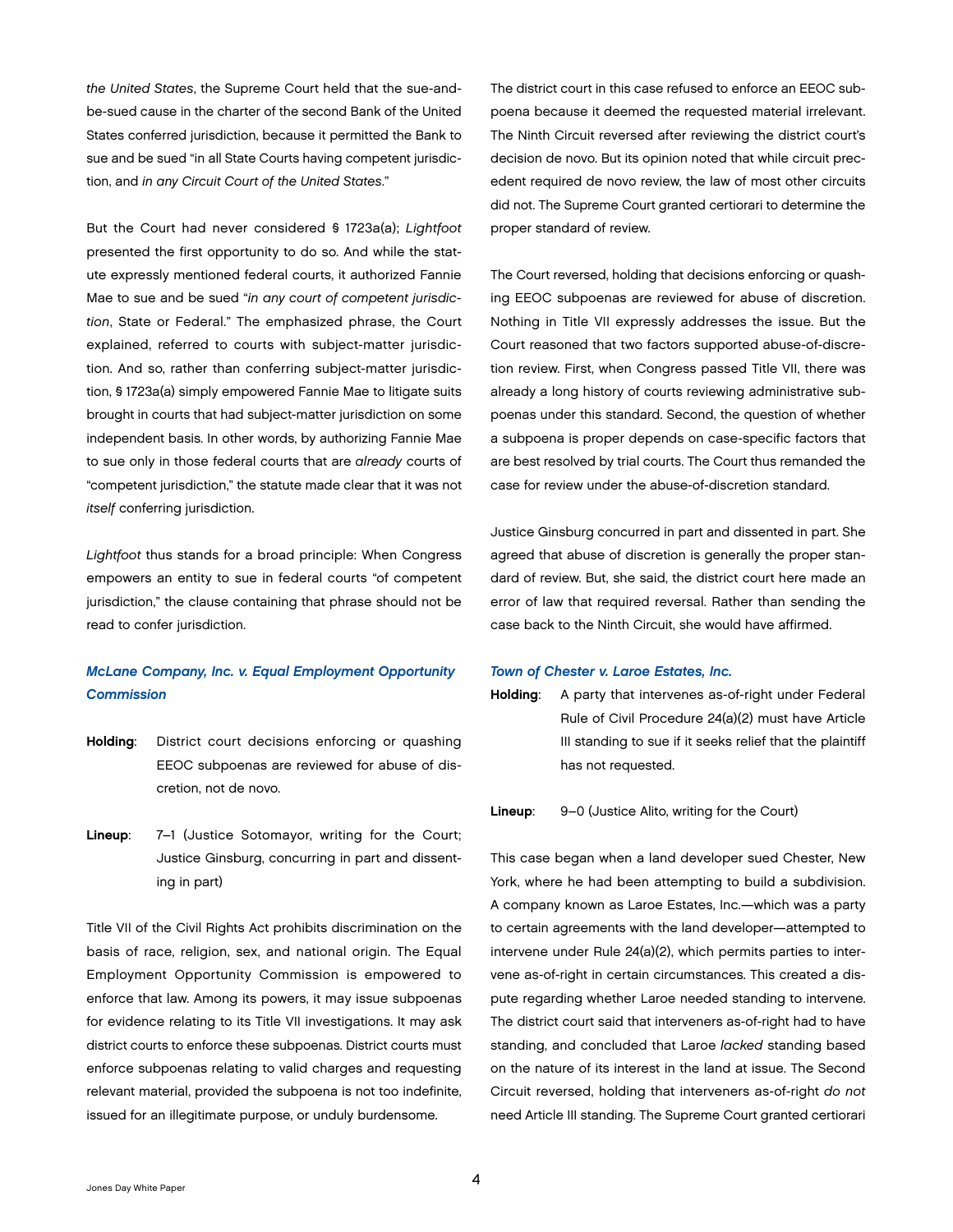<span id="page-7-0"></span>to resolve whether parties that intervene under Rule 24(a)(2) must have Article III standing, even in cases where they seek precisely the same relief as the plaintiff.

But it did not answer that question. Instead, it held that these interveners must have standing *at least* in cases where they seek relief that is distinct from that sought by the plaintiff. The parties did not disagree as to this principle, but they did dispute whether Laroe Estates (which was represented in the Supreme Court by Jones Day) sought distinct relief. If it did, then there would be no need to resolve the question presented. The court remanded to the Second Circuit so that it could resolve in the first instance the question of whether Laroe sought relief distinct from that sought by the land developer.

Because *Town of Chester* did not resolve the question of whether interveners must have Article III standing when they seek relief identical to that of the plaintiff, that issue remains open. With the circuits split on the question, it may well end up back before the Supreme Court.

#### *Water Splash, Inc. v. Menon*

Holding: In cases governed by the Hague Service Convention, service by mail is permissible if and only if: (i) the receiving state has not objected to service by mail; and (ii) service by mail is authorized under otherwise-applicable law

#### Lineup: 8–0 (Justice Alito, writing for the Court)

The United States is a signatory to the Convention on the Service Abroad of Judicial and Extrajudicial Documents in Civil and Commercial Matters—the "Hague Service Convention," for short. *Water Splash* involved Article 10 of that Convention, which states:

Provided the State of destination does not object, the present Convention shall not interfere with—

(a) the freedom to *send* judicial documents, by postal channels, directly to persons abroad.

Does the word "send" include sending documents for the purpose of service?

The Court said it does. In so holding, the Court relied first and foremost on the Convention's text and structure. The word "send" is broad, and it naturally encompasses transmitting documents *for purposes of service*. Further, this reading is confirmed by the Convention's structure: Its preamble and its first article expressly state that the Convention addresses the service of documents, and the Supreme Court has held that the Convention addresses only the service of documents. What's more, Article 10(a) would be superfluous if it did not encompass service, because another article makes clear that the Convention has no effect on communications that "do not culminate in service."

The Court acknowledged that Article 10(a) is unique in that it does not expressly refer to service, as other portions of Article 10 do. But in light of the structural clues already addressed, that suggests only that 10(a) is *broader* than those portions expressly referring to service. And this was confirmed, the Court said, by the Convention's history: Reports from members of the U.S. delegation confirm that they understood Article 10(a) as permitting the service of documents by mail, and both the Executive branch and foreign signatories have consistently interpreted it that way ever since.

Critically, *Water Splash* does not require states to permit service by mail. Rather, it provides that the Convention does not interfere with rules regarding service by mail if they are allowed by the "State of destination." So those hoping to rely on Article 10(a) must confirm that service by mail is otherwise permitted.

Finally, the Supreme Court expressly declined to decide whether the Convention addresses service of all documents, or only service *of process*—that is, the "formal delivery of documents that is legally sufficient to charge the defendant with notice of a pending action." So it is an open question of whether the Convention applies to documents unrelated to the service of process.

 $\sim$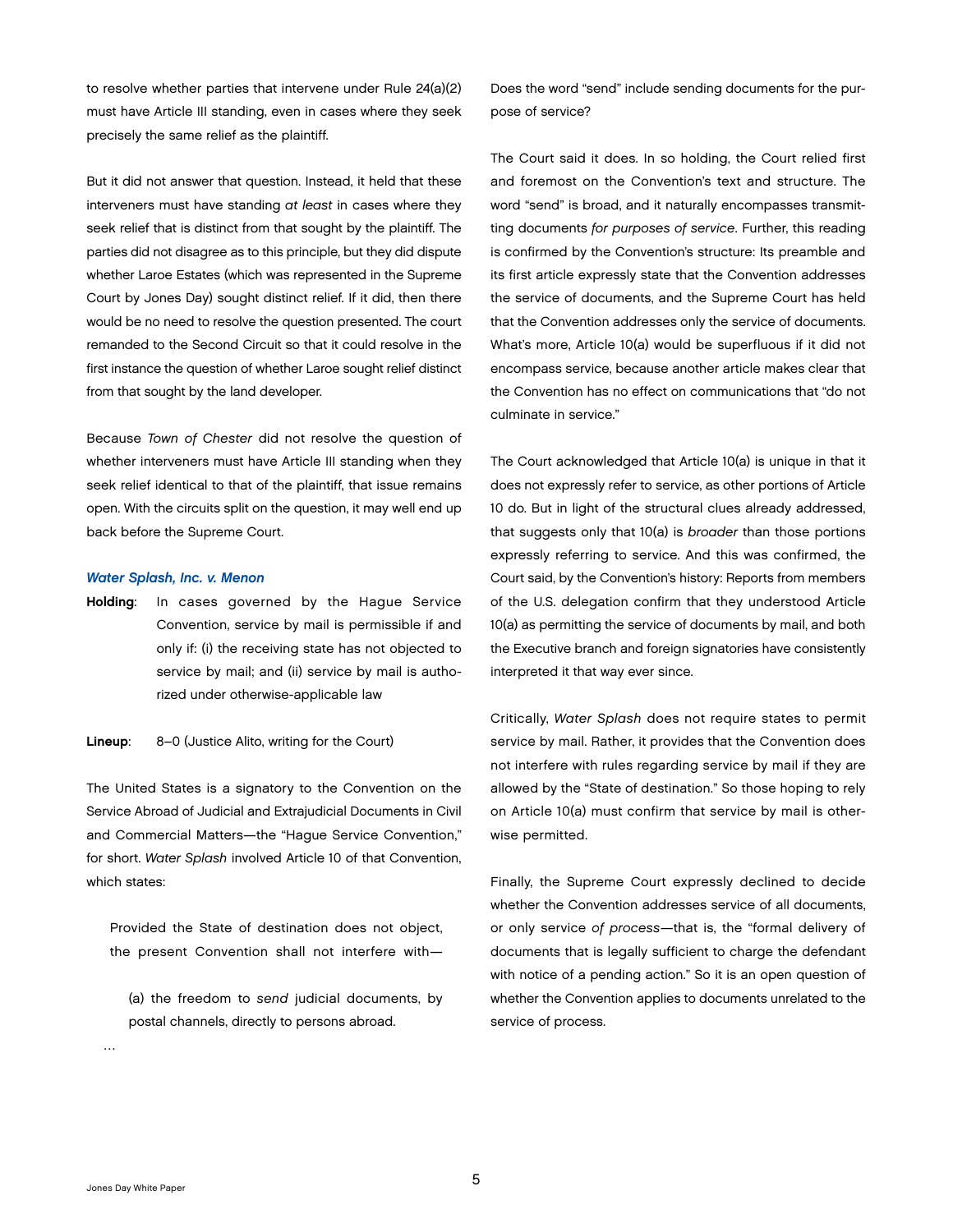# <span id="page-8-0"></span>CLASS ACTIONS

# *California Public Employees' Retirement System v. ANZ Securities, Inc.*

- Holding: Section 13 of the Securities Act of 1933 does not permit an individual to bring a complaint more than three years after the relevant security offering even if a class-action complaint was filed within three years, and the individual would have been a member of the class but for opting out of it.
- Lineup: 5–4 (Justice Kennedy, writing for the Court; Justice Ginsburg, joined by Justices Breyer, Sotomayor, and Kagan, dissenting)

Section 11 of the Securities Act of 1933 allows securities purchasers to sue for material misstatements or omissions in a securities registration statement. Section 13 of the Act, however, imposes two time restrictions. First, a statute of limitations: The suit must be brought within one year of the date the misstatement or omission was or should have been discovered. And second, a statute of repose: "In no event" can the suit be brought more than three years after the security was offered to the public.

In a non-securities case called *American Pipe & Construction Co. v. Utah*, the Court held that the filing of a class action serves to toll the applicable statute of limitations for all asserted members of the class, allowing them to opt out and bring their own individual complaints even after the limitations period has run. This case asked whether the logic of *American Pipe* also applies to statutes of repose. Can an individual who was a member of a class that sued within three years of the securities offering opt out of the class and file an individual complaint after the three years have ended? The Court answered clearly: "no."

To distinguish *American Pipe*, the Court pointed to the different purposes of statutes of limitations and statutes of repose. A statute of limitations is meant to encourage plaintiffs to pursue their claims diligently. A statute of repose, by contrast, is intended to "grant complete peace to defendants" by guaranteeing that they will not be sued after a certain time. The majority found that while a court can toll a statute of limitations under its equitable powers, it cannot toll a statute of repose

without violating the legislature's determination to place a fixed time limit on the defendant's liability.

The Court also rejected the alternative argument that the filing of a class action qualifies as "bringing" the individual suit of each class member. The Court shot down this theory based on the logic of *American Pipe*: If a class-action filing "brought" the individual action of each member, then the individual complaints in that case would have satisfied the statute of limitations, and no tolling would have been necessary.

Justice Ginsburg dissented, joined by Justices Breyer, Sotomayor, and Kagan. The dissent argued that the filing of a class complaint under § 11 should be treated as initiating the action of each individual putative class member for the purposes of the statute of repose. In the dissent's view, there was no reason to bar the individual claims of opt-out class members, because the timely class filing ensured that the defendants "received what [the] repose period was designed to afford them: notice of their potential liability within a fixed time window."

This case is a significant victory for § 11 class-action defendants. As the dissent noted, the critical stages of securities class actions often happen years after the complaint is filed, and in many cases even the class-certification decision is not made until more than three years after the offering. Consequently, the strict three-year time bar will limit the ability of class members to opt out and bring individual suits if they are unhappy with a proposed class settlement.

#### *Microsoft Corp. v. Baker*

- Holding: Under 28 U.S.C. § 1291, federal courts have no jurisdiction to review an order denying class certification or striking class allegations after the named plaintiffs voluntarily dismiss their claims with prejudice.
- Lineup: 8–0 (Justice Ginsburg, writing for the Court; Justice Thomas, joined by Chief Justice Roberts and Justice Alito, concurring in the judgment)

Under 28 U.S.C. § 1291, appellate courts typically have jurisdiction to hear only appeals from final judgments. But there are exceptions, one of which appears in Rule 23(f) of the Federal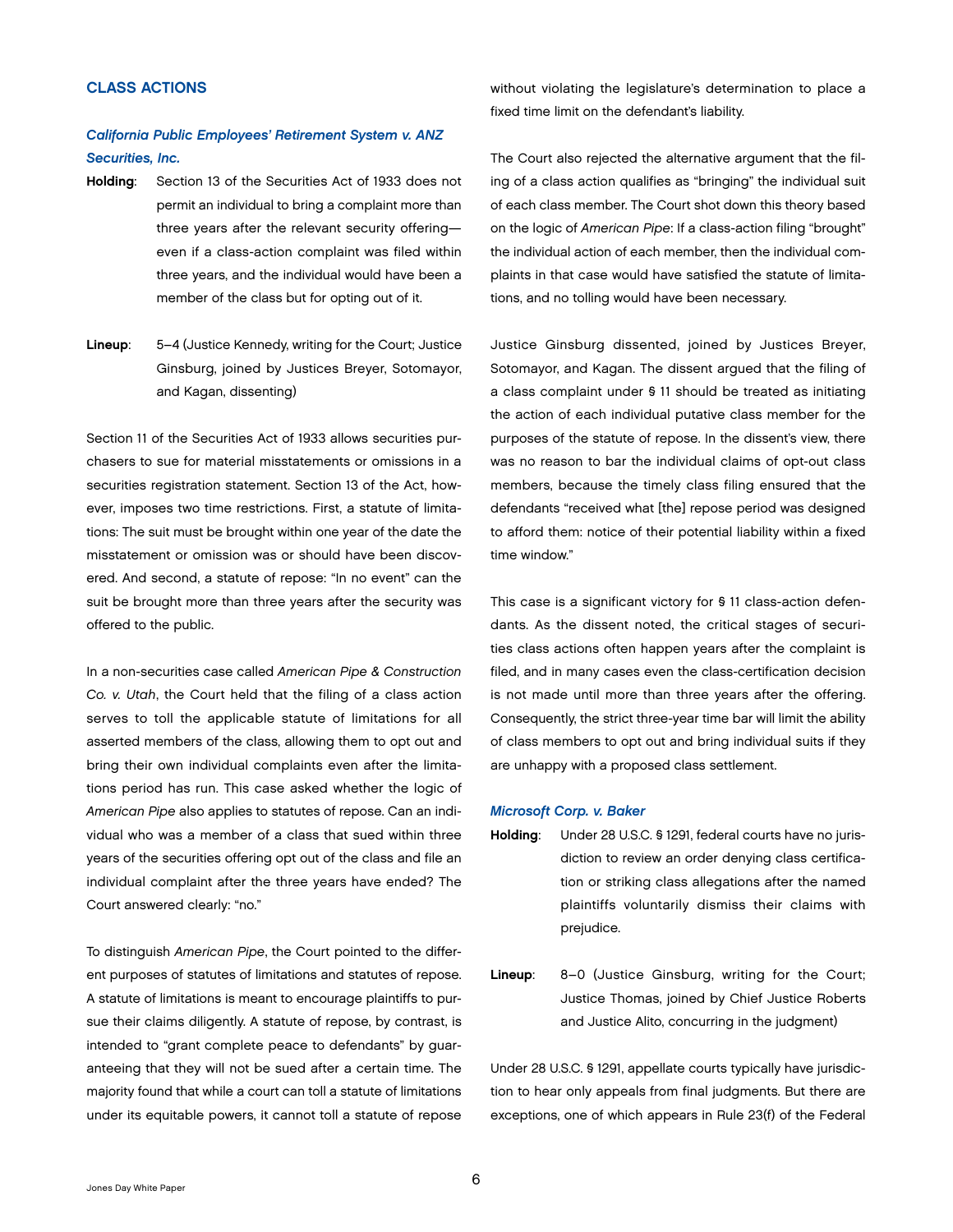<span id="page-9-0"></span>Rules of Civil Procedure. That rule permits parties to petition for immediate review of a decision granting or denying class certification. The appellate court has discretion whether to grant the petition or not.

When the named plaintiffs in *Microsoft Corp. v. Baker* lost their attempt at class certification, they filed a Rule 23(f) petition, which the Ninth Circuit Court of Appeals denied. The normal course at this point would have been for the named plaintiffs to litigate their individual claims. Once the district court entered a final judgment on those claims, they would have been able to appeal their entire case—including the class-certification decisions—without first seeking permission from the Ninth Circuit. But the named plaintiffs did not want to litigate their claims by themselves, and so they attempted to hasten final judgment by voluntarily dismissing their individual claims. This, they said, created a final judgment from which they could appeal as of right. After the Ninth Circuit agreed with them, the Supreme Court granted certiorari to decide whether this procedure comports with § 1291's final-judgment rule.

The Court held that it did not, for three reasons. First, this "dismissal device subverts the final-judgment rule" by creating the opportunity for repeated, piecemeal appeals. The final-judgment rule is designed to funnel all issues into a single appeal at the end of the case, whereas the "dismissal device" in *Microsoft* gives a plaintiff the opportunity to file repeated appeals.

Second, the procedure undermines Rule 23(f)'s discretionary regime by allowing plaintiffs to bypass it entirely. Permitting this circumvention of the rule would shift the discretion to hear an immediate appeal regarding class certification from the courts of appeals to plaintiffs, who would be able to invoke appeal of as right by merely dismissing their individual claims.

Finally, plaintiffs' dismissal device is available only to plaintiffs, not defendants. That "one-sidedness" only "reinforce[d]" the Court's conclusion that the voluntary dismissal here "does not support appellate jurisdiction of prejudgment orders denying class certification*.*"

Justice Thomas concurred only in the judgment, joined by Chief Justice Roberts and Justice Alito. Rather than relying on § 1291, Justice Thomas reasoned that the plaintiffs lacked Article III standing to litigate a case they had voluntarily dismissed.

The unanimous result in *Microsoft* is a major win for class-action defendants, as the opposite result would have left them subject to a one-sided procedural device favoring class-action plaintiffs.

For more about this case, please see ["Game Over: Supreme](http://www.jonesday.com/game-over-supreme-court-delivers-win-for-class-action-defendants-in-microsoft-06-23-2017/) [Court Delivers Win for Class Action Defendants in](http://www.jonesday.com/game-over-supreme-court-delivers-win-for-class-action-defendants-in-microsoft-06-23-2017/) *Microsoft*" (Jones Day *Commentary*, June 2017).

# FEDERAL APPOINTMENTS

#### *NLRB v. SW General, Inc.*

- Holding: The Federal Vacancies Reform Act prevents a person who has been nominated to fill a vacant office that requires presidential appointment and Senate confirmation from performing the duties of that office in an acting capacity.
- Lineup: 6–2 (Chief Justice Roberts, writing for the Court; Justice Thomas, concurring; Justice Sotomayor, joined by Justice Ginsburg, dissenting)

Jones Day successfully represented SW General, Inc. before the Supreme Court of the United States in this case involving the scope of the Federal Vacancies Reform Act ("FVRA").

When a position requiring presidential appointment and Senate confirmation (a so-called PAS position) becomes vacant, the FVRA allows certain individuals temporarily to serve as the acting officer until the president and the Senate can agree on a permanent replacement. As a default rule, the first assistant to the vacant office automatically becomes the acting officer; however, the president may choose to direct either a current PAS-officeholder or a senior agency employee to serve instead. The FVRA provides an important limitation on such acting service: "Notwithstanding [the automatic-succession rule for first assistants], a person may not serve as an acting officer for an office" if the president nominates him for the permanent position. In other words, Congress did not want the president's nominee to get to work before the Senate gave its approval.

This case arose from an unfair labor practice complaint issued against SW General while Lafe Solomon was serving as Acting General Counsel of the National Labor Relations Board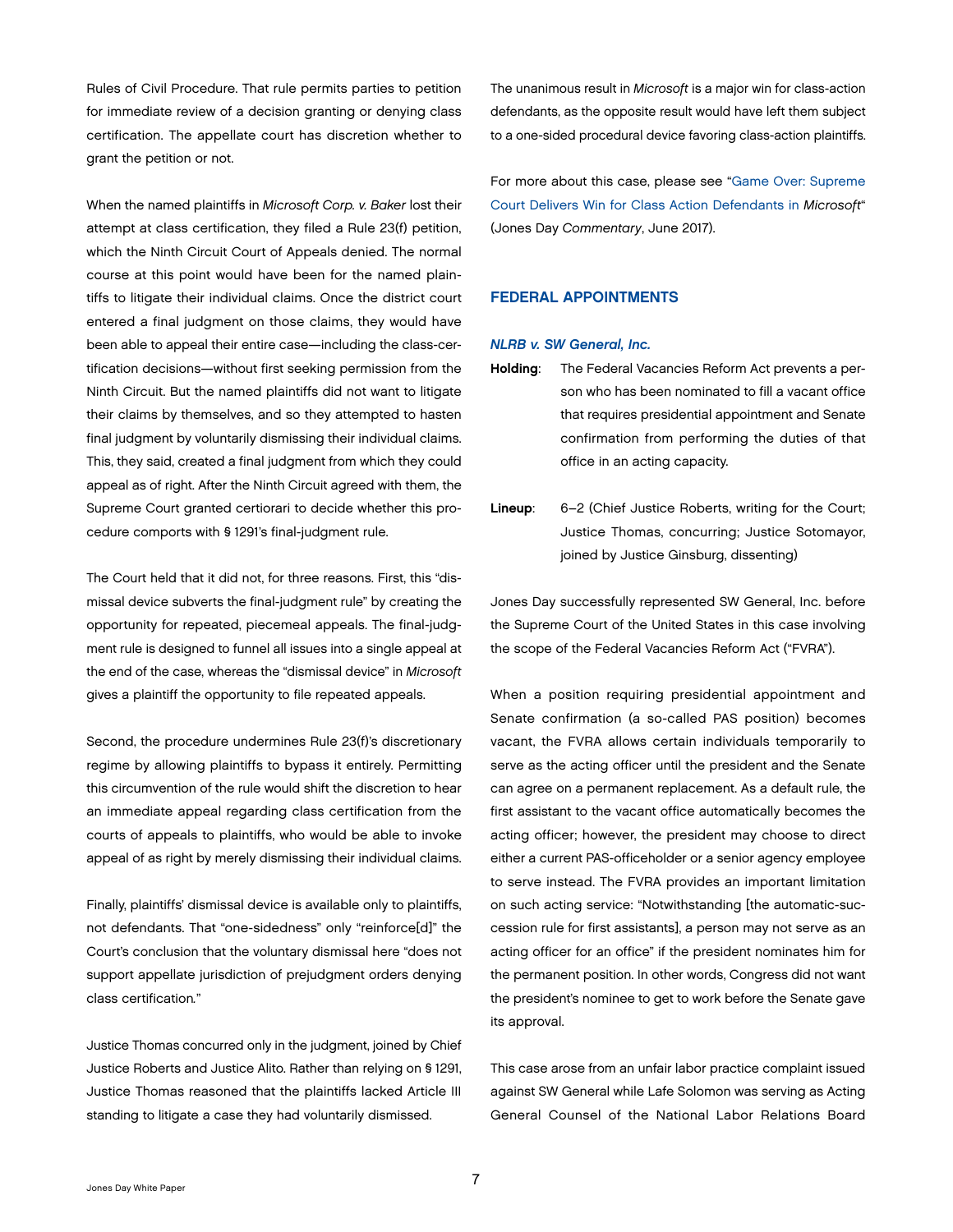<span id="page-10-0"></span>("NLRB"). Mr. Solomon was eligible to serve as an acting official pursuant to the FVRA's senior agency employee provision. SW General argued, however, that his acting service became invalid when President Obama nominated him to serve as NLRB general counsel on a permanent basis. The Supreme Court granted certiorari to decide whether the FVRA's prohibition on acting service by nominees applies to all acting officers, or to first assistants only.

The Supreme Court ruled in SW General's favor by a vote of 6–2. The Court agreed with SW General that the prohibition on acting service by nominees "applies to all acting officers." The "key words" "person" and "section," the Court explained, "clearly indicate" that the relevant provision "applies to all acting officers … , regardless of the means of appointment." And the introductory "notwithstanding" clause "confirms" the breadth of the provision by making clear "that the prohibition on acting service applies even when it conflicts with the default rule that the first assistant shall perform acting duties."

The Court accordingly rejected the NLRB's argument that the "notwithstanding" clause meant that Congress was concerned only about acting service by first assistants who had been nominated to the permanent position. It also found that NLRB's evidence of "legislative history, purpose, and post-enactment practice" unpersuasive on its own terms and irrelevant in light of the FVRA's "clear" text. "Applying the FVRA to this case is straightforward": Solomon could not perform the duties of general counsel of the NLRB while his nomination for the permanent position was pending.

Justice Thomas joined the majority opinion in full but wrote separately to note that the FVRA may be unconstitutional, as it permits the appointment of principal officers without Congress's advice and consent.

Justice Sotomayor, joined by Justice Ginsburg, dissented. She argued that the Court's interpretation rendered part of the FVRA superfluous and that it contradicted modern practice.

The Court's decision reaffirms the importance of the Senate's advice-and-consent role. When important government positions become vacant, the president cannot put his chosen replacement to work unless and until the Senate approves.

# WHITE-COLLAR CRIME AND INVESTIGATIONS

#### *Kokesh v. SEC*

Holding: 28 U.S.C. § 2462, which imposes a five-year statute of limitations on any "action, suit or proceeding for the enforcement of any civil fine, penalty, or forfeiture, pecuniary or otherwise," applies to enforcement actions in which the SEC seeks disgorgement.

#### Lineup: 9–0 (Justice Sotomayor, writing for the Court)

The five-year statute of limitations under § 2462 applies to "an action, suit or proceeding for the enforcement of any civil fine, penalty, or forfeiture." In 2013, the Supreme Court limited the SEC's enforcement powers when, in *Gabelli v. SEC*, it held that § 2462 applies when the SEC seeks statutory monetary penalties. The Court, however, left open the question of whether it applies when the SEC seeks disgorgement. Since *Gabelli*, circuit courts have split on this issue. *Kokesh* resolves the split, squarely holding that the five-year statute of limitations applies to claims for disgorgement.

Writing for the unanimous Court, Justice Sotomayor said disgorgement "bears all the hallmarks of a penalty: It is imposed as a consequence of violating a public law and it is intended to deter, not to compensate." And because disgorgement is a "penalty," claims for disgorgement are subject to § 2462. In rejecting the SEC's position that "disgorgement is not punitive but 'remedial' in that it 'lessen[s] the effects of a violation' by 'restor[ing] the status quo,'" the Court referenced prior cases where the amount of disgorgement exceeded the defendant's ill-gotten gains, thereby leaving the defendant worse off.

The Court also called into question, though did not decide, the legitimacy of the SEC's use of disgorgement, writing in a footnote that "[n]othing in this opinion should be interpreted as an opinion on whether courts possess the authority to order disgorgement in SEC enforcement proceedings or on whether courts have properly applied disgorgement principles in this context." This suggests that *Kokesh* may not be the last challenge to the SEC's disgorgement authority.

For more about this case, please see "[U.S. Supreme Court](http://www.jonesday.com/us-supreme-court-significantly-limits-secs-power-to-recover-disgorgement-06-07-2017/) [Significantly Limits SEC's Power to Recover Disgorgement](http://www.jonesday.com/us-supreme-court-significantly-limits-secs-power-to-recover-disgorgement-06-07-2017/)" (Jones Day *Commentary*, June 2017).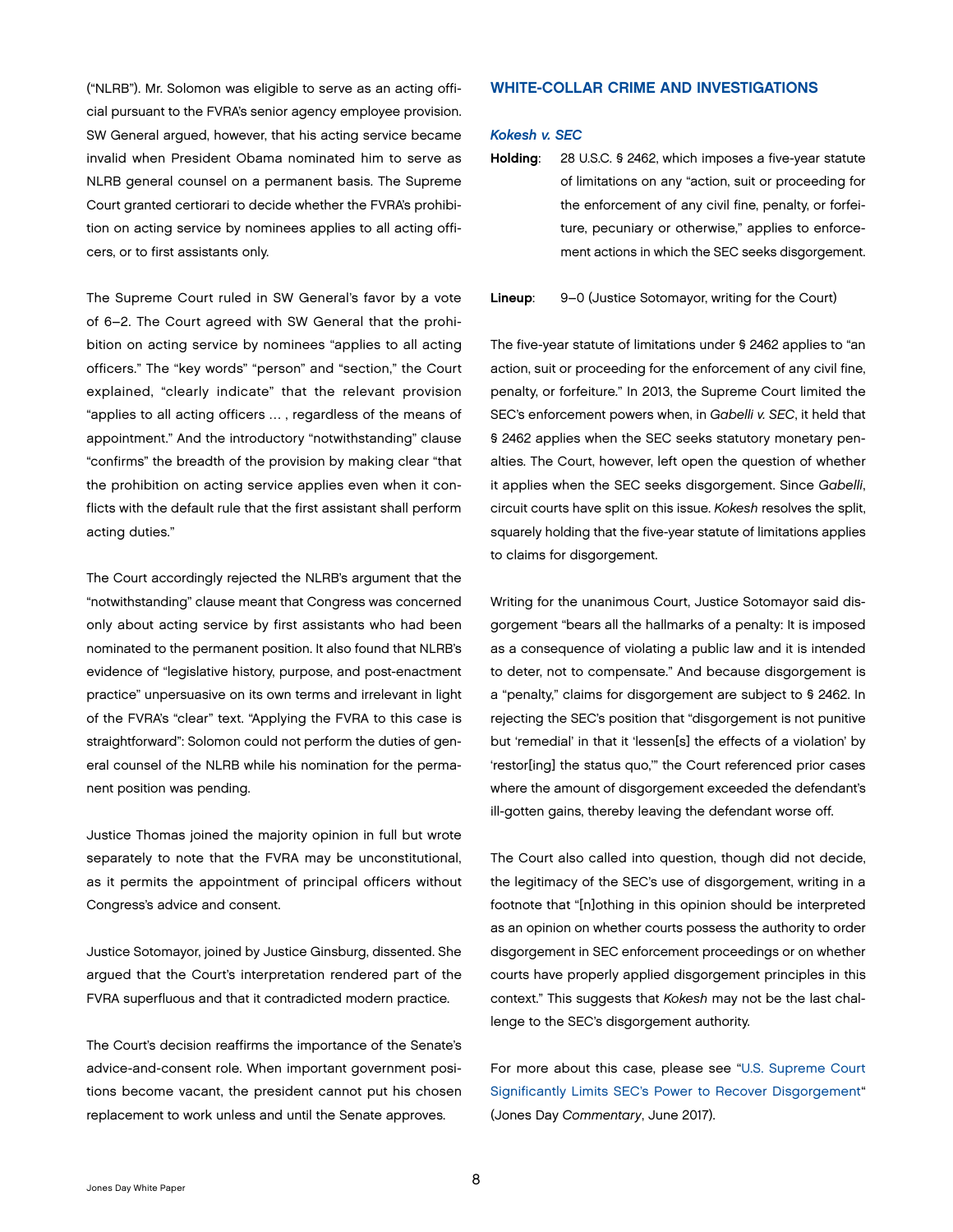#### <span id="page-11-0"></span>*Salman v. United States*

Holding: An insider "personally benefits," for purposes of insider-trading law, when he gives a gift of confidential information to a relative who trades on that information.

#### Lineup: 8–0 (Justice Alito, writing for the Court)

Anyone who trades on inside information without first making all required disclosures is subject to civil and criminal penalties. Similarly, a "tippee" who acquires insider information from an insider (a "tipper") may commit securities fraud by trading on that information without making the necessary disclosures. But the tippee is liable only if he knows the tipper disclosed the information in breach of the tipper's fiduciary duties. According to a case called *Dirks v. SEC*, a tipper violates those fiduciary duties by disclosing information for a "personal benefit."

The question in *Salman* was whether a tipper receives a "personal benefit" merely by giving information to a trading relative. Salman was a tippee; he acquired loads of information, indirectly, from an insider (a tipper) named Maher Kara. Maher would give the information to his brother Michael as a gift, knowing that Michael would trade on it. Michael did trade on it, but he also passed it along to Salman, who likewise traded on it.

Eventually, the scheme came unraveled, and the government charged Salman with securities fraud. Salman argued that he could not be convicted because the tipper (Maher) had not received any "personal benefit" from his disclosure, and so he had not violated any fiduciary duty for purposes of insidertrading law. Salman argued that Maher disclosed the information to his brother Michael as a gift, and he therefore obtained no "personal benefit."

This argument failed in the district court and before the Ninth Circuit. And it failed at the Supreme Court, too. Relying on a statement in *Dirks*, which it characterized as *Dirks*' holding, the Court held that a tipper breaches a fiduciary duty by making a gift of confidential information to a trading relative. The Court explained that an insider would personally benefit if he personally traded on the information and then simply gave the proceeds to a relative as a gift. And, it said, insiders should not be allowed to circumvent that prohibition by giving the moneymaking information (rather than the money) as a gift.

The Court expressly avoided addressing whether a gift to anyone other than a relative would establish a "personal benefit." That said, courts interpreting *Salman* might not limit the holding in that manner, as the circumvention argument could also apply to relatives, friends, acquaintances, and strangers alike.

For more about this case, please see "[U.S. Supreme Court](http://www.jonesday.com/us-supreme-court-clarifies-standards-for-tippee-insider-trading-liability-12-12-2016/) [Clarifies Standards for 'Tippee' Insider Trading Liability](http://www.jonesday.com/us-supreme-court-clarifies-standards-for-tippee-insider-trading-liability-12-12-2016/)" (Jones Day *Commentary*, December 2016).

#### *Shaw v. United States*

Holding: 18 U.S.C. § 1344(1)'s prohibition on knowingly executing a scheme to "defraud a financial institution" applies to those who use fraud to obtain funds in a bank depositor's account.

Lineup: 8–0 (Justice Breyer, writing for the Court)

It is a crime to "knowingly execute[] … a scheme or artifice … to defraud a financial institution." 18 U.S.C. § 1344(1). Petitioner Lawrence Shaw was charged with committing this crime when he used a victim's bank-account information to transfer funds into an account of his own. He defended himself by arguing that he was merely intending to defraud a bank depositor (his victim), rather than the bank itself. This, he said, did not fall within 18 U.S.C. § 1344(1), which prohibits only schemes to "defraud a financial institution."

The Court made short shrift of this argument. "When a customer deposits funds," it explained, "the bank ordinarily becomes the owner of the funds and consequently has the right to use" them. Even when that is not the case, the bank has a possessory right in the funds. Thus, any attempt to deprive a depositor of funds in his account is also an attempt to deprive the bank of its own property rights.

The Court hedged slightly, concluding: "for purposes of the bank fraud statute, a scheme fraudulently to obtain funds from a bank depositor's account *normally* is also a scheme fraudulently to obtain property from a 'financial institution.'" This would appear to leave room for a future defendant to dispute § 1344(1)'s application to schemes that deprive banks of funds with respect to which they *lack* ownership or possessory rights. But since such circumstances occur rarely, if ever, *Shaw*  may mean that, in practice, all attempts to fraudulently deprive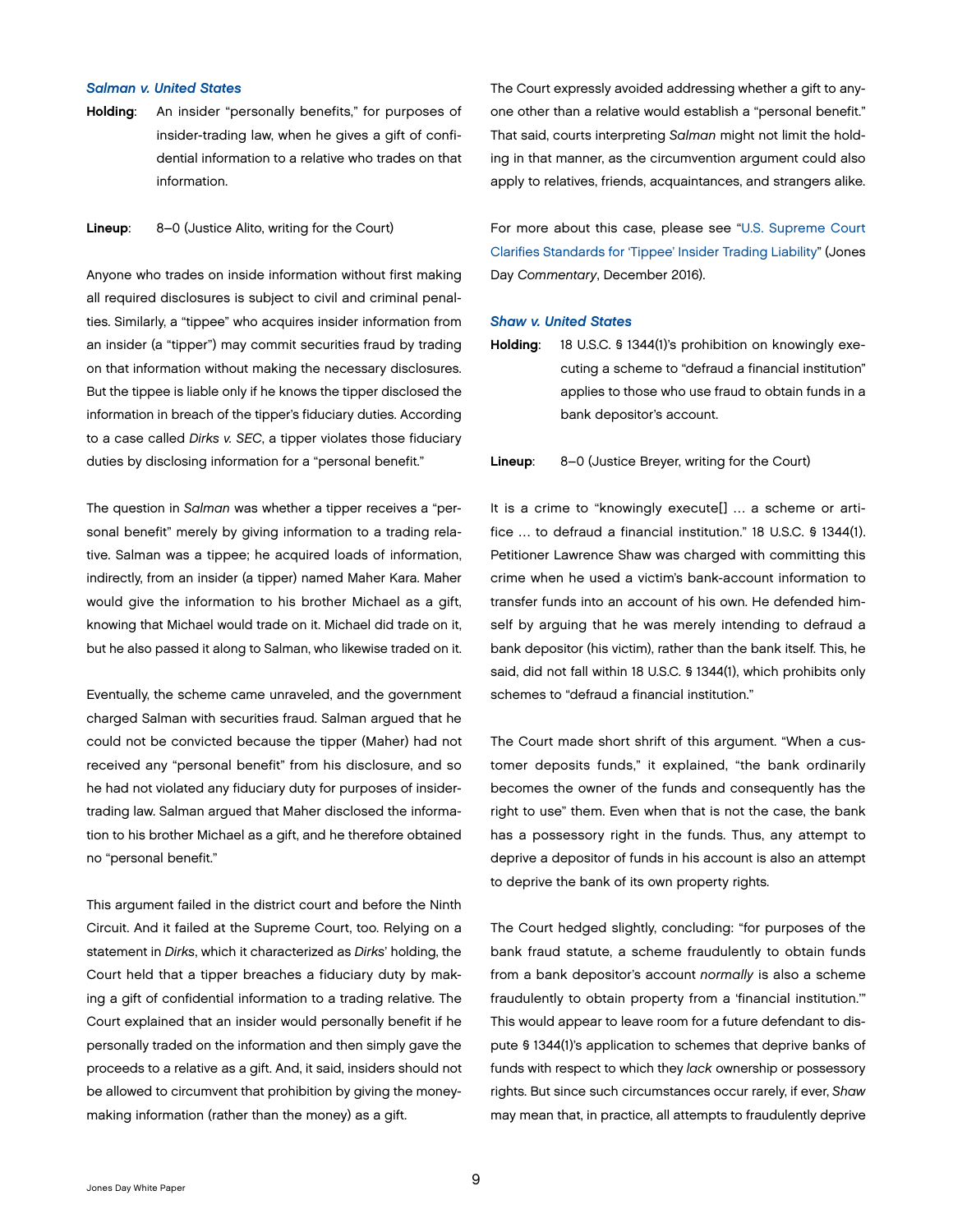<span id="page-12-0"></span>a bank depositor of funds deposited with a bank will constitute attempts to fraudulently deprive the bank itself.

# INTELLECTUAL PROPERTY

#### *Impression Products, Inc. v. Lexmark International, Inc.*

- Holding: When a patent owner sells a product covered by a patent, that sale—whether it takes place in the United States or outside the country—exhausts its patent rights, regardless of any post-sale restrictions the patentee purports to impose.
- Lineup: 7-1 (Chief Justice Roberts, writing for the Court; Justice Ginsburg, concurring in part and dissenting in part)

Under the doctrine of patent exhaustion, a patentee's sale of its product terminates its patent rights in that product. In other words, the patentee cannot sell a product that practices its patents and then sue direct or indirect purchasers for patent infringement based on their use or sale of that product. *Impression Products* presented the Court with two central questions regarding the scope of patent exhaustion: (i) "whether a patentee that sells an item under an express restriction on the purchaser's right to reuse or resell the product may enforce that restriction through an infringement lawsuit"; and (ii) "whether a patentee exhausts its patent rights by selling its product outside the United States."

The Court held that the answer to the first question was "no," while the answer to the second was "yes." Rejecting two longstanding precedents of the Federal Circuit, the Supreme Court held that patent exhaustion—the ending of patent-enforcement rights—applies *without regard* to the existence of an express restriction on resale, and to both domestic and foreign sales. The patent-exhaustion doctrine, the Court explained, grows out of the common law's hostility toward restraints on alienation. Because Congress enacted the patent laws against the backdrop of this common-law rule, they are presumed to incorporate it. Exhaustion thus imposes a limit on a patentee's rights that cannot be evaded through a purported restriction. And because the principle against restraints on alienation applies to domestic and foreign sales alike, the Court held, there is no basis for distinguishing the two. Any sale, wherever it occurs, exhausts the patent rights in the product sold.

Justice Ginsburg dissented in part, arguing that foreign sales should not exhaust a patentee's rights, as they occur independently of the American patent system.

One critical takeaway from *Impression Products* is that it speaks only to *patent* rights. Patentees may still enter into contracts with buyers, and thereby obtain *contractual* rights. So the Court's decision highlights the need to carefully draft remedies for breach of contract, which may now become a substitute for patent-infringement damages.

#### *Life Technologies Corp. v. Promega Corp.*

- Holding: Supplying or causing to be supplied a single component of a multicomponent invention does not give rise to liability under § 271(f)(1) of the Patent Act, which imposes liability for supplying or causing to be supplied "… a substantial portion of the components of a patented invention."
- Lineup: 7–0 (Justice Sotomayor, writing for the Court; Justice Alito, joined by Justice Thomas, concurring in part and concurring in judgment; Chief Justice Roberts took no part in the decision)

Section 271(f)(1) of the Patent Act provides that a party infringes a patent claim when it "supplies or causes to be supplied in or from the United States *all or a substantial portion of the components* of a patented invention … in such manner as to actively induce the combination of such components outside of the United States in a manner that would infringe the patent if such combination occurred within the United States." This case presented the question of whether supplying (or causing to be supplied) only one component of a multicomponent product could constitute supplying (or causing to be supplied) "a substantial portion of the components of a patented invention." The answer, the Court held, is "no": "[A] single component does not constitute a substantial portion of the components that can give rise to liability under § 271(f)(1)."

*Life Technologies* involved toolkits for genetic testing "used by law enforcement agencies … and by clinical and research institutions." The patent's claimed toolkits comprised "five components," only one of which was supplied from the United States (and then shipped to the United Kingdom, where Life Technologies assembled the toolkits from the one U.S. supplied component and four UK-generated ones). A federal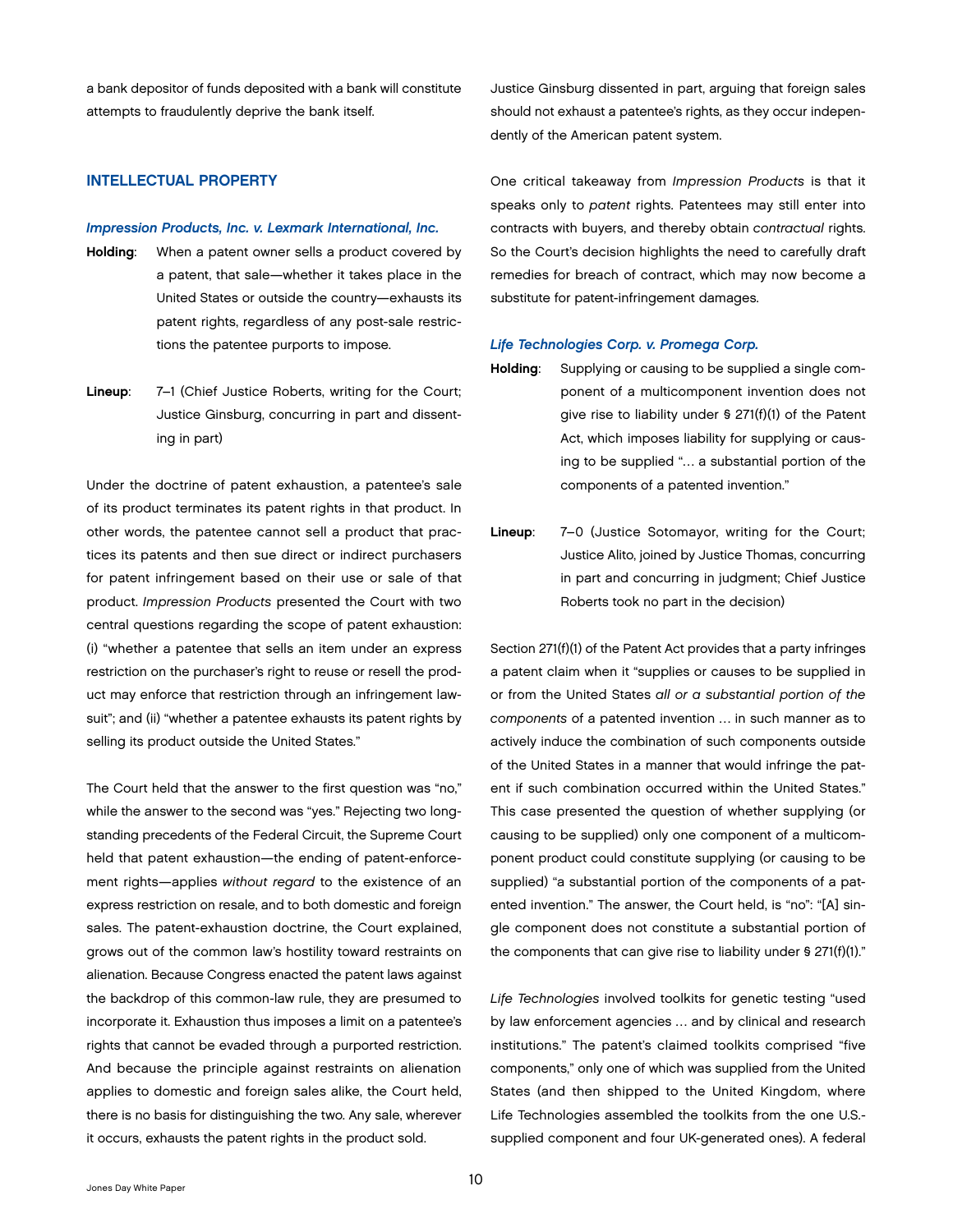<span id="page-13-0"></span>jury found Life Technologies liable for infringement, but the district court overturned the verdict and held that supplying a single component does not satisfy the "substantial portion of the components" requirement of § 271(f)(1). After the Federal Circuit reinstated the jury verdict, the Supreme Court granted certiorari to review its decision.

The Supreme Court reversed. It explained that the phrase "a substantial portion," in context, refers to a *quantitatively* substantial portion. Reading "substantial" in its qualitative sense to mean "important" rather than "large part"—would make unnecessary the statutory phrase "of the components." That is, the statute would mean precisely the same thing if it said: " … supplies or causes to be supplied in or from the United States all or a substantial portion of the components of a patented invention." Because statutes should not be read in a way that makes a statutory phrase superfluous, the Court reasoned that "substantial" must have its quantitative meaning.

The Court next addressed whether supplying a single component can trigger liability under that section. Turning again to the statutory text, the Court noted that § 271(f)(1) "consistently refers to 'components' in the plural" and reasoned that "specifying a substantial portion of 'components,' plural, indicates that multiple components constitute the substantial portion." The Court found the statute's use of "components," plural, particularly instructive in light of other sections of the Patent Act that refer to "component," singular. That Congress used the plural form in one place and the singular elsewhere suggested a difference in meaning.

In light of all this, the Court held that the "text, context, and structure" of § 271(f), as well as the legislative history, "leave us to conclude that when Congress said 'components,' plural, it meant plural, and when it said 'component,' singular, it meant singular." But the Court was quick to add that its decision did not "define how close to 'all' of the components 'a substantial portion' must be," and that it held "only that one component does not constitute 'all or a substantial portion' of a multicomponent invention under § 271(f)(1)."

In a brief concurrence, Justice Alito, joined by Justice Thomas, wrote that the majority opinion should not be read "to suggest that *any* number greater than one is sufficient" for liability under § 271(f)(1). "In other words, today's opinion establishes that more than one component is necessary but does not address *how much* more."

Because of *Life Technologies*' narrow holding, it provides just the starting point for litigation regarding how many components are enough to constitute a "substantial portion" under § 271(f)(1).

For more about this case, please see ["Supreme Court](http://www.jonesday.com/supreme-court-addresses-scope-of-patent-infringement-under-section-271f1-02-24-2017/) [Addresses Scope of Patent Infringement Under Section 271\(f\)](http://www.jonesday.com/supreme-court-addresses-scope-of-patent-infringement-under-section-271f1-02-24-2017/) [\(1\)"](http://www.jonesday.com/supreme-court-addresses-scope-of-patent-infringement-under-section-271f1-02-24-2017/) (Jones Day *Commentary*, February 2017).

#### *Matal v. Tam*

Holding: 15 U.S.C. § 1502(a)'s prohibition on disparaging trademarks violates the First Amendment.

Lineup: 8–0 (Justice Alito, announcing the judgment of the Court; Justice Kennedy, joined by Justices Ginsburg, Sotomayor, and Kagan, concurring in part and concurring in the judgment; Justice Thomas, concurring in part and concurring in the judgment)

*Matal v. Tam* began with an Asian American's attempt to register THE SLANTS as a trademark to identify his band composed exclusively of Asian Americans. The band sought registration to "reclaim" Asian stereotypes. However, the Patent and Trademark Office determined that the mark was likely to disparage "persons of Asian descent" and denied the registration under 15 U.S.C. § 1052(a), which prevents registration of a trademark that "[c]onsists of or comprises immoral, deceptive, or scandalous matter; or matter which may disparage … persons, living or dead, institutions, beliefs, or national symbols, or bring them into contempt, or disrepute." The Trademark Trial and Appeal Board affirmed the decision, but the en banc Federal Circuit reversed after concluding that the ban on registration of disparaging remarks violated the First Amendment.

The Supreme Court took the case to decide whether the First Amendment permits the government to deny trademark protection to "disparaging" marks. It unanimously decided that the First Amendment *does not* permit such denials, holding that the law "offends a bedrock First Amendment principle: Speech may not be banned on the ground that it expresses ideas that offend." In reaching this unanimous judgment, the Court *did not* reach consensus on the appropriate test. Justice Alito's plurality opinion reasoned that the law could not survive even the reduced scrutiny applicable to commercial speech and so held the law unconstitutional without regard to any higher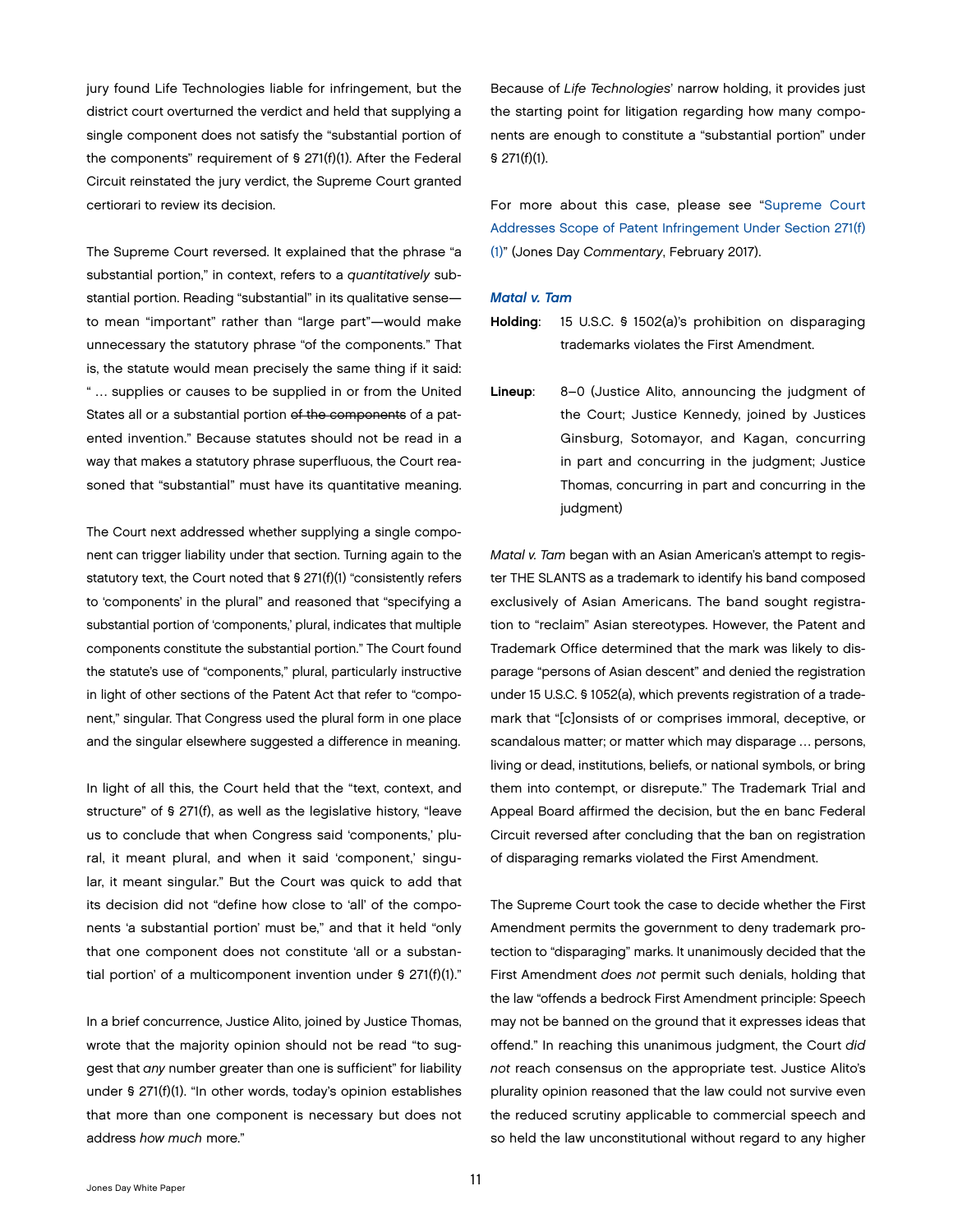<span id="page-14-0"></span>standard. Justice Kennedy wrote separately, joined by Justices Ginsburg, Sotomayor, and Kagan. He argued that the ban on disparaging marks constitutes viewpoint discrimination, as it treats marks differently based on whether they express a "disparaging" viewpoint, and that it was therefore subject to the very highest scrutiny. (Justice Thomas also filed a brief concurrence, in which he lodged his disagreement with the reduced scrutiny paid to limits on truthful "commercial speech.")

The most immediate effect of the Supreme Court's decision is that refusals will be withdrawn for those trademark applications initially rejected on the basis of § 1052(a), which were suspended pending this decision. Trademark owners should consider monitoring such publications for potentially infringing marks. The holding should also extend to trademarks deemed "immoral" or "scandalous" under § 1052(a). Accordingly, owners of marks considered "scandalous" or "disparaging" may want to consider filing applications for registration. Trademark owners should be on alert for the influx of applications to register "immoral" and "scandalous" marks that is likely to follow.

For more about this case, please see ["Siding with The Slants:](http://www.jonesday.com/siding-with-the-slants-ban-on-disparaging-marks-held-unconstitutional-06-21-2017/)  [Ban on Disparaging Marks Held Unconstitutional"](http://www.jonesday.com/siding-with-the-slants-ban-on-disparaging-marks-held-unconstitutional-06-21-2017/) (Jones Day *Commentary*, June 2017).

#### *Samsung Electronics Co., LTD v. Apple Inc.*

Holding: When a product includes more than one component, the end product is not necessarily the "article of manufacture" on which damages for design-patent infringement must be based under § 289 of the Patent Act.

Lineup: 8–0 (Justice Sotomayor, writing for the Court)

Federal law permits the patenting of designs. And it provides, in 35 U.S.C. § 289, that anyone who makes or sells "any *article of manufacture* to which [a patented] design or colorable imitation has been applied shall be liable to the owner to the extent of his total profit." In this case, Apple sued Samsung for design-patent infringement. Specifically, it alleged that Samsung's phones infringed three of Apple's design patents relating to the iPhone: one "covering a black rectangular front face with rounded corners"; another "covering a rectangular front face with rounded corners and a raised rim," and yet another "covering a grid of 16 colorful icons [(the app icons)] on a black screen."

A jury found for Apple, and the question became: What is the relevant "article of manufacture"? If the article is the entire end product into which the design patents were incorporated, then Samsung would be liable for all of its profits relating to sales of the infringing phones. If, on the other hand, the "article[s] of manufacture" were the particular infringing components, then damages would be limited to all of the profits from the sale of those components.

The Federal Circuit held that the former definition was right: that anyone who infringes a design patent using a component introduced into an end product, is liable for all profits associated with the end product. The Supreme Court reversed, but on the narrowest of bases: It held that the "article of manufacture" is not *always* the end product, and that it may *sometimes*  include individual components. This, it said, followed from the plain text, as the phrase "article of manufacture" refers to any product made by man or machine, and a component is (or may be) made by man or machine.

The Court stopped short, however, of formulating a test for determining what is the relevant "article of manufacture." So the question critical to patent litigants—how can I tell how much I'm on the hook for?—has not yet been answered. All that can be said with certainty is that a design-patent infringer is not *necessarily* liable for all the profits associated with the sale of its end product.

For more about this case, please see "[U.S. Supreme Court](http://www.jonesday.com/us-supreme-court-creates-test-for-assessing-damages-for-design-patent-infringement-12-07-2016/) [Creates Test for Assessing Damages for Design Patent](http://www.jonesday.com/us-supreme-court-creates-test-for-assessing-damages-for-design-patent-infringement-12-07-2016/) [Infringement"](http://www.jonesday.com/us-supreme-court-creates-test-for-assessing-damages-for-design-patent-infringement-12-07-2016/) (Jones Day *Commentary*, December 2016).

#### *Sandoz Inc. v. Amgen Inc.*

Holdings: 1. The requirement in 42 U.S.C. § 262(l)(2)(A) that biosimilar applicants provide biologic manufacturers with their applications and manufacturing information is not enforceable with an injunction under federal law.

> 2. Biosimilar applicants can comply with § 262(l)(8) (A)'s notice requirement by providing notice before the FDA grants them a license.

Lineup: 9–0 (Justice Thomas, writing for the Court; Justice Breyer, concurring)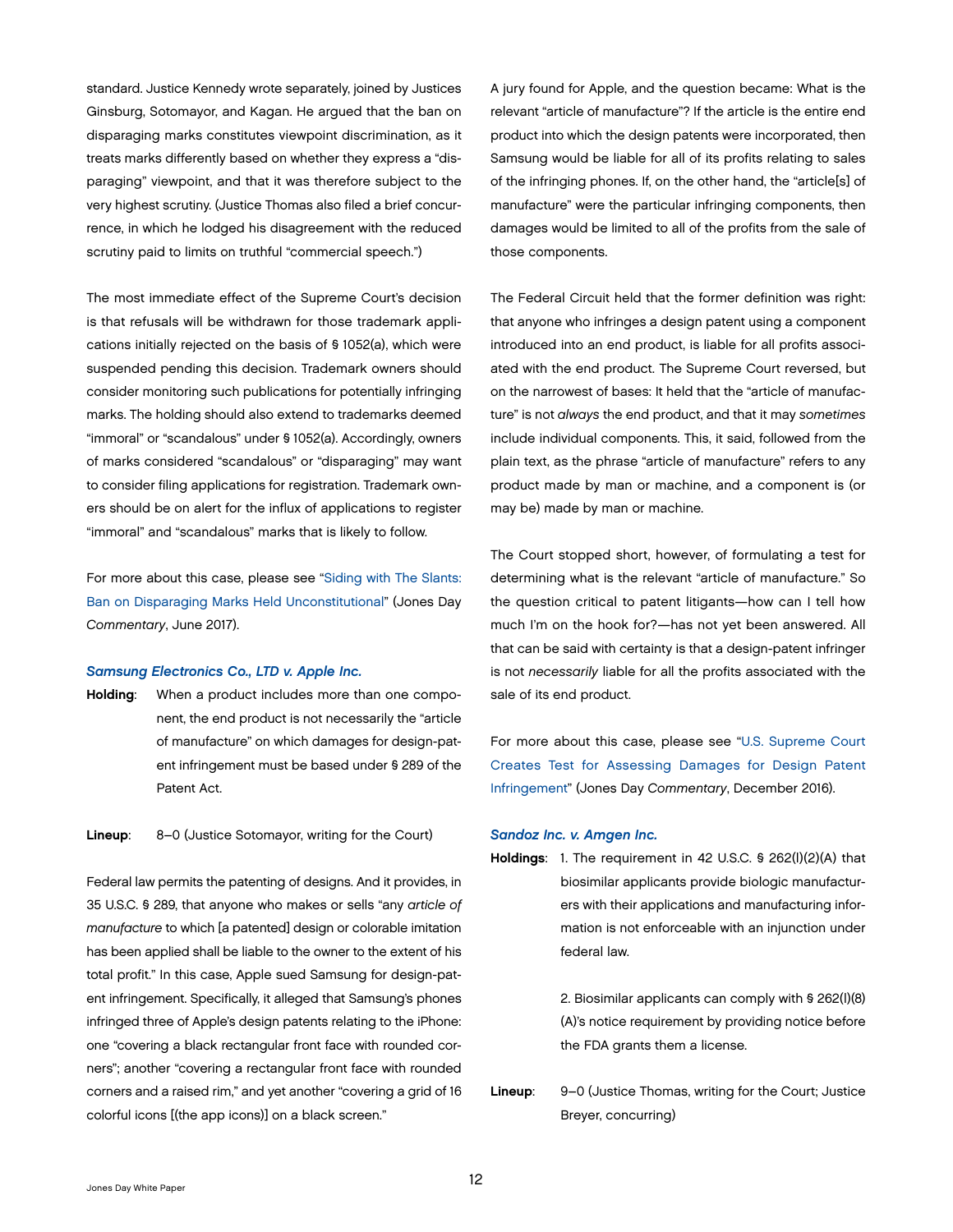<span id="page-15-0"></span>A "biologic" is a type of drug derived from natural sources, as opposed to synthesized chemicals. The Biologics Price Competition and Innovation Act of 2009, codified in relevant part at 42 U.S.C. § 262(l), is a complex statutory scheme addressing "biosimilars"—that is, biologics that are similar to biologics already on the market.

*Sandoz* presented two questions under the BPCIA. The first is whether § 262(l)(2)(A) can be enforced with an injunction under federal law. That section requires those applying for FDA approval of a biosimilar to provide their application and certain manufacturing information to the biologic manufacturer. Once the FDA notifies applicants that their applications have been accepted for review, they have 20 days to follow this requirement. The Court held that this cannot be enforced with an injunction under federal law. It explained that another section of the Act expressly provided that biologic manufacturers can seek declaratory relief for violations of § 262(l)(2) (A). Because federal law expressly provides for that remedy, the Court explained, it must be understood to preclude all others. The Court left open the possibility that injunctions might be available under *state* law but declined to rule on the issue.

The second question involved § 262(l)(8)(A), which requires biosimilar applications to "provide notice to the [biologic manufacturer] not later than 180 days before the date of the first commercial marketing of the" biosimilar. The Federal Circuit had held that the biosimilar applicant cannot provide this information until *after* the FDA licenses the drug. The Supreme Court reversed, holding that nothing in the statutory text required applicants to wait for a license before providing the required notice.

Justice Breyer wrote separately to say that although the Court's interpretation was "reasonable," the FDA has authority to promulgate a different interpretation that courts may be bound to follow under cases requiring deference to agency interpretations.

For more about this case, please see ["Supreme Court: Biosimilar](http://www.jonesday.com/supreme-court-biosimilar-applicants-may-provide-commercial-marketing-notice-before-fda-approval-06-21-2017/)  [Applicants May Provide Commercial Marketing Notice Before](http://www.jonesday.com/supreme-court-biosimilar-applicants-may-provide-commercial-marketing-notice-before-fda-approval-06-21-2017/)  [FDA Approval"](http://www.jonesday.com/supreme-court-biosimilar-applicants-may-provide-commercial-marketing-notice-before-fda-approval-06-21-2017/) (Jones Day Commentary, June 2017).

#### *SCA Hygiene Products v. First Quality Baby Products*

Holding: Laches is not a defense to damage actions brought under § 286 of the Patent Act.

Lineup: 7–1 (Justice Alito, writing for the Court; Justice Breyer, dissenting)

The Patent Act provides that patent holders may sue for infringement committed within six years of the filing of the complaint. This case presented the question of whether that period can be further limited by the equitable doctrine of laches. That is, may courts in patent cases shorten the six-year look-back period if they conclude the plaintiff unfairly delayed in filing suit?

The Supreme Court held that the answer is "no": The equitable doctrine of laches cannot override Congress's six-year lookback period. Justice Alito, writing for the Court, relied heavily on principles set forth by the Court in *Petrella v. Metro-Goldwyn-Mayer, Inc.*, which held that laches cannot preclude damages for infringement claims brought within the Copyright Act's threeyear statute of limitations. The Court's opinion was anchored on dual considerations of separation of powers and the "traditional role of laches in equity." Observing that "[l]aches provides a shield against untimely claims, and statutes of limitations serve a similar function," the Court stressed that "[w]hen Congress enacts a statute of limitations, it speaks directly to the issue of timeliness and provides a rule for determining whether a claim is timely enough." Citing *Petrella*, the Court explained that "applying laches within a limitations period specified by Congress would give judges a 'legislation-overriding' role that is beyond the Judiciary's power," and "courts are not at liberty to jettison Congress' judgment on the timeliness of suit."

Justice Breyer dissented, reasoning that the laches defense is a necessary "gap" filler in circumstances when a patentee delays its infringement claim while the accused product becomes successful.

*SCA* reduces the role of laches—a commonly pled but rarely successful defense—in defending against patent-infringement damages. It remains to be seen whether courts may adapt laches to apply to claims of injunctive relief.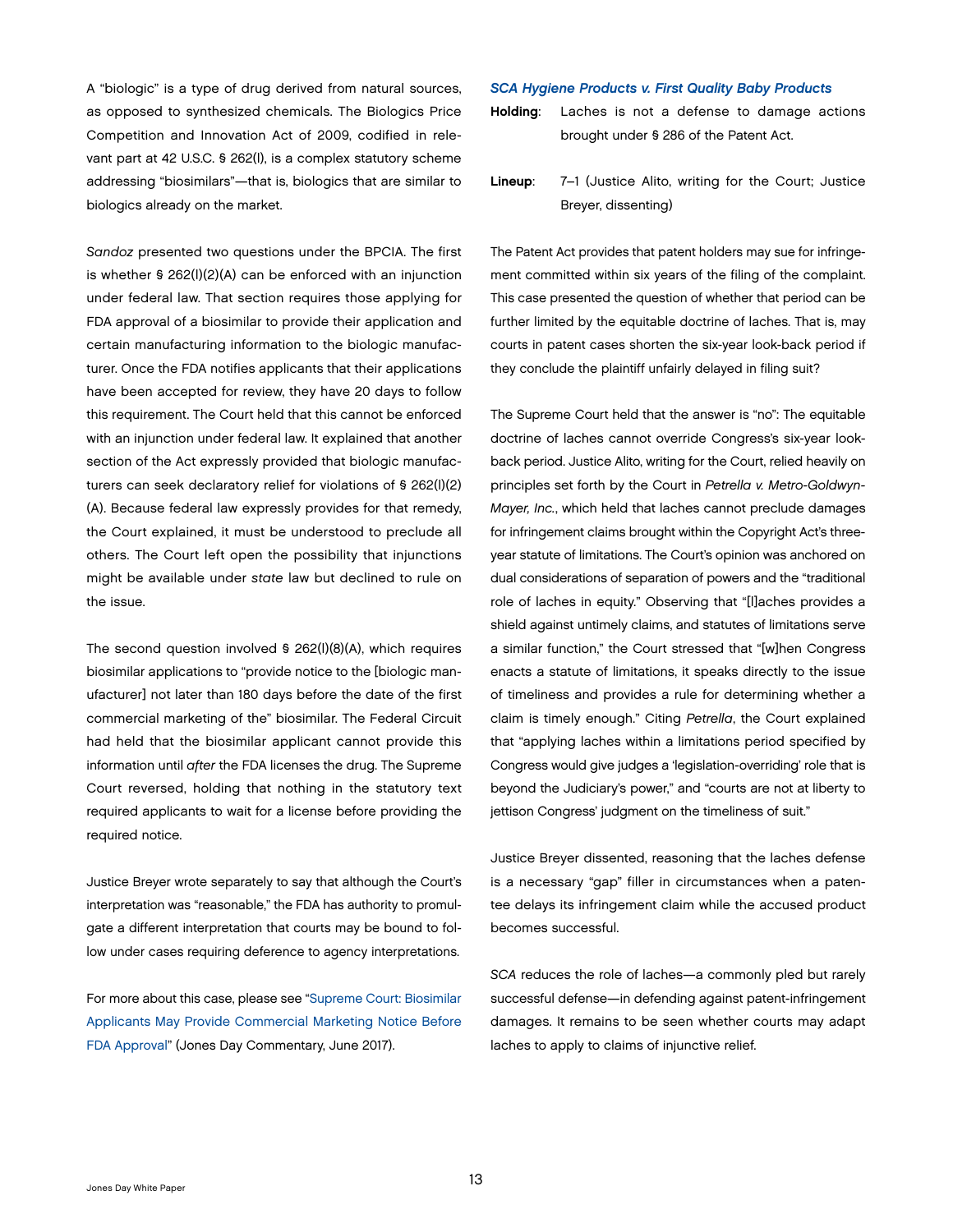<span id="page-16-0"></span>For more about this case, please see "[Supreme Court](http://www.jonesday.com/supreme-court-curbs-laches-as-a-defense-in-patent-cases-03-23-2017/)  [Curbs Laches as a Defense in Patent Cases](http://www.jonesday.com/supreme-court-curbs-laches-as-a-defense-in-patent-cases-03-23-2017/)" (Jones Day *Commentary*, March 2017).

#### *Star Athletica, LLC v. Varsity Brands, Inc.*

- Holding: A feature incorporated into the design of a useful article—including a design incorporated into clothing—is eligible for copyright protection only if the feature: (i) can be perceived as a two- or threedimensional work of art separate from the useful article; and (ii) would qualify as a protectable pictorial, graphic, or sculptural work if it were imagined separately from the useful article into which it is incorporated.
- Lineup: 6–2 (Justice Thomas, writing for the Court; Justice Ginsburg, concurring in the judgment; Justice Breyer, joined by Justice Kennedy, dissenting)

Copyright law does not protect utilitarian inventions; that is the domain of patent law. That said, § 101 of the Copyright Act states that the "design" of a "useful object" is "considered a pictorial, graphical, or sculptural work"—and thus potentially eligible for copyright protection—"only if, and only to the extent that, such design incorporates pictorial, graphic, or sculptural features that can be identified separately from, and are capable of existing independently of, the utilitarian aspects of the article."

In *Star Athletica*, the Court considered how this applies to fashion designs: Can designs incorporated into clothing receive a copyright? That question arose because the respondent (Varsity Brands, Inc.) sued the petitioner (Star Athletica) for violating copyrights it held relating to designs on cheerleading uniforms—designs including "chevrons … , lines, curves, stripes, angles, diagonals, … coloring, and shapes." The Sixth Circuit held that these designs were eligible for copyright protection, and the Supreme Court affirmed.

The Court's opinion relied on the plain text of § 101. It read that section to provide that a feature incorporated into the design of a useful article is eligible for copyright protection only if the feature: (i) can be perceived as a two- or three-dimensional work of art separate from the useful article; and (ii) would qualify as a protectable pictorial, graphic, or sculptural work if it were imagined separately from the useful article into which it is incorporated. And applying this test, it concluded that Varsity Brands'

designs were eligible for copyright protection: First, they could be viewed as designs separate from the uniforms into which they were incorporated. Second, if one mentally extracted the designs from the uniforms and placed them on a canvas, they would qualify as protectable pictorial or graphic works.

Justice Ginsburg concurred only in the judgment. She reasoned that the case was more easily resolved by concluding that Varsity Brands' copyrights covered protectable designs that it incorporated into useful articles. Conceptualizing the problem in that way removed the need to ask how to determine whether design components of useful articles are to be separated from the useful articles themselves.

Justice Breyer, joined by Justice Kennedy, dissented. He largely agreed with the majority's legal reasoning but concluded that the design and the useful item were inseparable, because "extracting" the design from a cheerleading uniform simply produced a picture of a cheerleading uniform.

For more about this case, please see "[Decision Cheered by](http://www.jonesday.com/decision-cheered-by-some-as-supreme-court-clarifies-useful-articles-copyright-protection-03-28-2017/) [Some, as Supreme Court Clarifies Useful Articles Copyright](http://www.jonesday.com/decision-cheered-by-some-as-supreme-court-clarifies-useful-articles-copyright-protection-03-28-2017/) [Protection](http://www.jonesday.com/decision-cheered-by-some-as-supreme-court-clarifies-useful-articles-copyright-protection-03-28-2017/)" (Jones Day *Commentary*, March 2017).

#### *TC Heartland LLC v. Kraft Foods Group Brands LLC*

Holding: For purposes of the patent-venue statute, a domestic corporation "resides" only in its state of incorporation.

#### Lineup: 8–0 (Justice Thomas, writing for the Court)

Venue in most civil cases is determined by 28 U.S.C. § 1391. It says: "Except as otherwise provided by law," and "[f]or all venue purposes," a corporation "shall be deemed to reside, if a defendant, in any judicial district in which such defendant is subject to the court's personal jurisdiction with respect to the civil action in question." But in *patent* cases, 28 U.S.C. § 1400(b) is the exclusive venue statute. It permits civil actions to be "brought in the judicial district where the defendant resides, or where the defendant has committed acts of infringement and has a regular and established place of business."

*TC Heartland* presented the question of what "resides" means under § 1400(b). The Supreme Court held long ago—in a case called *Fourco Glass Co. v. Transmirra Products Corp.*—that domestic corporations reside *only* in their states of incorporation.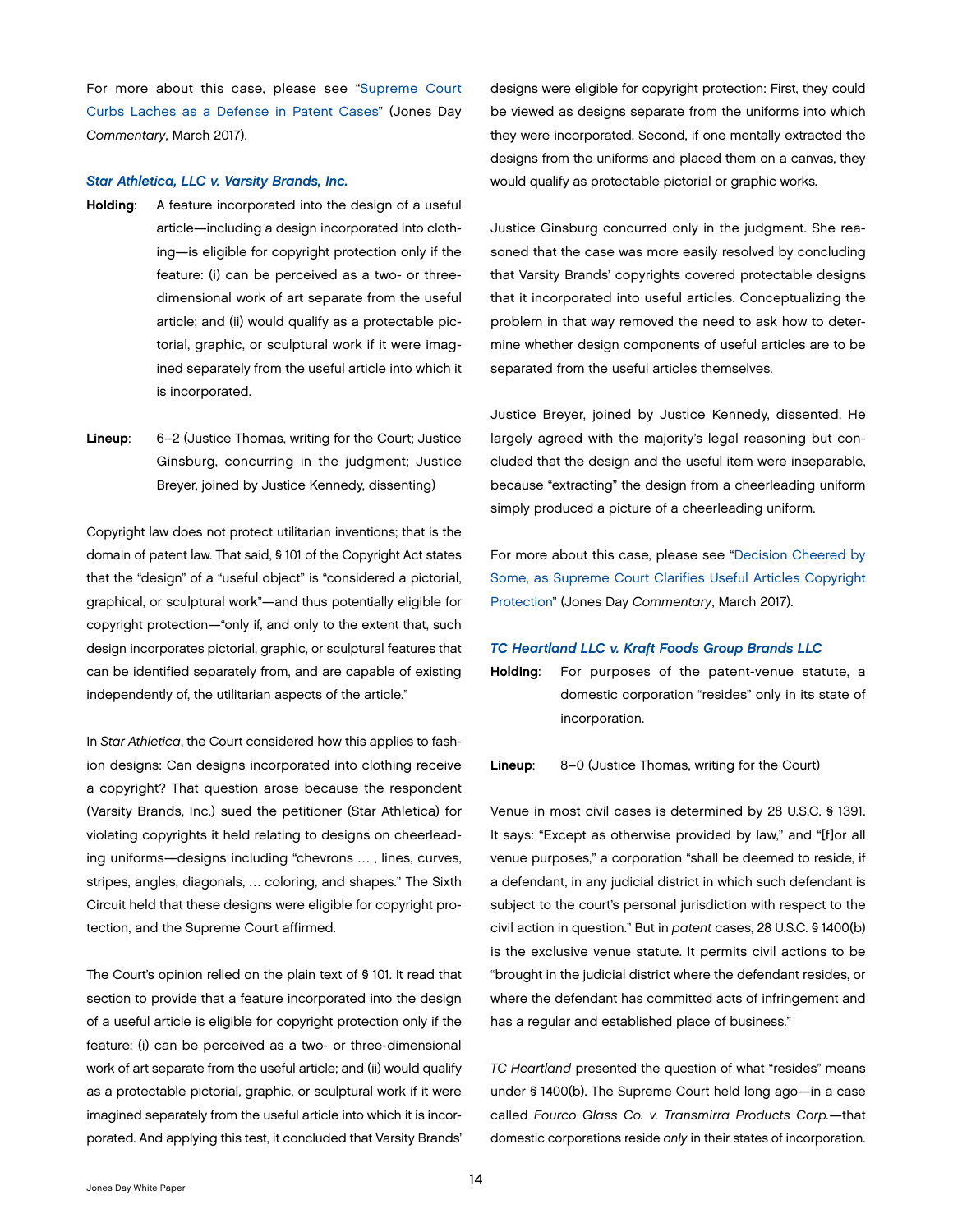<span id="page-17-0"></span>Section 1400(b) has not been amended since that decision. But § 1391 has been. Relevant here, Congress amended § 1391 to provide that "[f]or purposes of venue under this chapter"—the same chapter containing § 1400(b)—"a corporation shall be deemed to reside in any judicial district in which it is subject to personal jurisdiction." Relying on this amendment, the Federal Circuit interpreted the change to § 1391 as amending § 1400(b).

The Supreme Court reversed. It noted that *Fourco* long ago settled the meaning of § 1400(b). If Congress meant to reverse course, it would have done so clearly—for example, by modifying § 1400(b). The Court held that nothing in the amendments to § 1391's default rule indicated a clear congressional intent to override *Fourco*. Thus, that ruling remained authoritative.

*TC Heartland* promises to be of immense importance to patent defendants. In recent years, many, many patent cases have been filed in the Eastern District of Texas, as that court is perceived to be favorable to patent plaintiffs. The Court's restricted interpretation of "resides" will limit plaintiffs' ability to file in that district.

Finally, the Court expressly limited its holding to *domestic*  corporations—it declined to address where venue would be proper with respect to *foreign* corporations.

For more about this case, please see "[U.S. Supreme Court](http://www.jonesday.com/us-supreme-court-addresses-scope-of-patent-venue-05-23-2017/)  [Addresses Scope of Patent Venue](http://www.jonesday.com/us-supreme-court-addresses-scope-of-patent-venue-05-23-2017/) " (Jones Day *Commentary*, May 2017).

# **ARBITRATION**

#### *Kindred Nursing Centers Limited Partnership v. Clark*

Holdings: 1. The Federal Arbitration Act preempts state laws that single out arbitration agreements for negative treatment with respect to the question of whether a legal representative acting under a general grant of power of attorney can bind his principal.

> 2. The Federal Arbitration Act applies to rules regarding contract formation and contract performance alike.

Lineup: 7–1 (Justice Kagan, writing for the Court; Justice Thomas, dissenting)

The Federal Arbitration Act ("FAA") forbids states from singling out arbitration contracts for special treatment. That is, arbitration agreements cannot be invalidated based on rules applicable only to arbitration agreements. In this case, two elderly principals, through agents to whom they had given powers of attorney, signed contracts with the Kindred Nursing Center. Those contracts contained arbitration agreements. The Kentucky Supreme Court held those agreements unenforceable, reasoning that legal representatives given *general* grants of power—as opposed to grants of power that specifically reference arbitration agreements—cannot enter their principals into binding arbitration agreements.

The Supreme Court reversed, holding that the Kentucky rule singled out arbitration agreements for negative treatment and was therefore preempted by the FAA. The Kentucky Supreme Court had argued to the contrary, insisting that the right to a jury trial is a "fundamental" right, and that the requirement of a specific grant of power might extend to other fundamental rights as well—for example, a general grant of power would not suffice to permit an agent to enter her principal into involuntary servitude. The Court rejected this argument: By treating arbitration agreements in a class with other plainly objectionable and unenforceable contracts, the Kentucky Supreme Court made clear that its holding *did not* rest on principles of general applicability.

Finally, the Court rejected an alternative argument that the FAA leaves states free to make rules regarding the *formation*, as opposed to the *enforcement*, of arbitration agreements. This, it said, would contradict the FAA's text and governing precedents.

Justice Thomas dissented, reiterating his view that the FAA is inapplicable in state-court proceedings.

## **BANKRUPTCY**

# *Czyzewski v. Jevic Holding Corp.*

- Holding: In bankruptcy cases, courts may not approve structured dismissals that provide for distributions that do not follow ordinary priority rules without the affected creditors' consent.
- Lineup: 6–2 (Justice Breyer, writing for the Court; Justice Thomas, joined by Justice Alito, dissenting)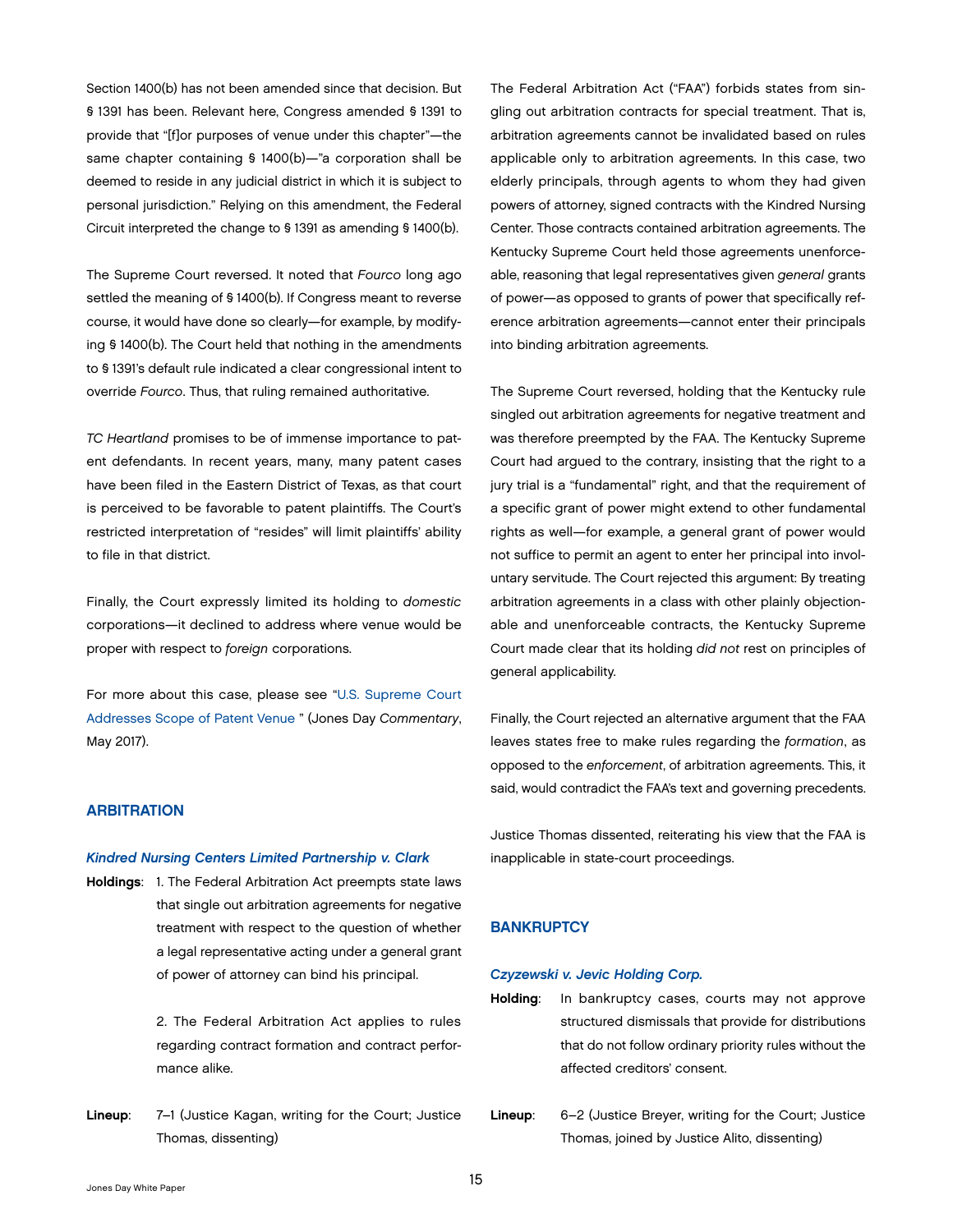<span id="page-18-0"></span>Chapter 11 bankruptcies typically involve a court-approved plan that provides for the way in which assets will be distributed to creditors. Sometimes the parties cannot agree to a plan. And when that happens, the case may be dismissed under § 1112(b). Typically, a dismissal restores the status quo; the estate's assets are returned to the party that had them before the bankruptcy case began. But under § 349(b), a bankruptcy court can decline to use that restorative scheme "for cause." *Czyzewski* presented the question of whether a bankruptcy court can, in the course of a dismissal, distribute assets to creditors in a manner that does not follow typical priority rules. The Court held that they may not.

Due to the significant time and costs associated with confirming a liquidating Chapter 11 plan or converting the case to Chapter 7 following a sale of substantially all of a debtor's assets under § 363(b) of the Bankruptcy Code, structured dismissals of Chapter 11 cases have become a popular exit strategy. A structured dismissal is conditioned upon certain elements agreed to in advance by stakeholders and then approved by the court, as distinguished from an unconditional dismissal of the Chapter 11 case ordered by the court under § 1112(b).

In *In re Jevic Holding Corp.*, the Third Circuit ruled that "absent a showing that a structured dismissal has been contrived to evade the procedural protections and safeguards of the plan confirmation or conversion processes, a bankruptcy court has discretion to order such a disposition." The court also held that "bankruptcy courts may approve settlements that deviate from the priority scheme of [the Bankruptcy Code]," but only if the court has "specific and credible grounds" to justify the deviation. The Third Circuit approved a structured dismissal of a Chapter 11 case that incorporated a settlement under which unsecured creditors would receive a distribution from secured creditors' collateral, but certain holders of priority wage claims would receive nothing. "Dire circumstances" justified the remedy—the debtor had no prospect of confirming a plan, and converting the case to Chapter 7 would mean that only secured creditors would recover anything.

The Supreme Court reversed. Writing for the 6–2 majority, Justice Breyer stated that "we would expect to see some affirmative indication of intent if Congress actually meant to make structured dismissals a backdoor means to achieve the exact kind of nonconsensual priority-violating final distributions that the Code prohibits in Chapter 7 liquidations and Chapter 11

plans." The majority found no expression of any such intent in the Bankruptcy Code, nor did it find any "significant offsetting bankruptcy-related justification" that would warrant a violation of the ordinary priority rules in the case before it. Thus, it concluded that Congress did not authorize a "rare case" exception to the ordinary priority rules.

The Court made clear, however, that its opinion "express[ed] no view about the legality of structured dismissals in general."

Justice Thomas, joined by Justice Alito, dissented. He concluded that the petitioner did not address during merits briefing the question presented by the petition for certiorari. Rather than reward what he viewed as a "bait-and-switch," Justice Thomas would have dismissed the case as improvidently granted.

For more about this case, please see "[U.S. Supreme Court](http://www.jonesday.com/us-supreme-court-invalidates-non-consensual-structured-dismissal-deviating-from-bankruptcy-priority-scheme-03-27-2017/) [Invalidates Non-Consensual Structured Dismissal Deviating](http://www.jonesday.com/us-supreme-court-invalidates-non-consensual-structured-dismissal-deviating-from-bankruptcy-priority-scheme-03-27-2017/) [from Bankruptcy Priority Scheme"](http://www.jonesday.com/us-supreme-court-invalidates-non-consensual-structured-dismissal-deviating-from-bankruptcy-priority-scheme-03-27-2017/) (Jones Day *Commentary*, March 2017).

#### *Midland Funding, LLC v. Johnson*

- Holding: A debt collector complies with the Federal Debt Collection Practices Act when it files a proof of claim on a time-barred debt in a Chapter 13 bankruptcy proceeding—at least where the proof of claim makes clear on its face that the statute of limitations period has run.
- Lineup: 5–3 (Justice Breyer, writing for the Court; Justice Sotomayor, joined by Justices Ginsburg and Kagan, dissenting)

Debt collectors violate the Fair Debt Collection Practices Act when they make "false, deceptive, or misleading representation[s]" and when they use "unfair or unconscionable means" to collect debts. Sometimes, debt collectors seek to collect from debtors who have filed for bankruptcy under Chapter 13. To do so, they must submit a proof of claim in the bankruptcy proceeding. Suppose the debt in question is timebarred; that is, suppose the debtor could raise the statute of limitations as a defense to repayment. If the debt collector submits a proof of claim, and if that proof of claim relates to a debt that is on its face outside the statute of limitations, has the debt collector violated the Act by doing something "misleading" or "unfair"?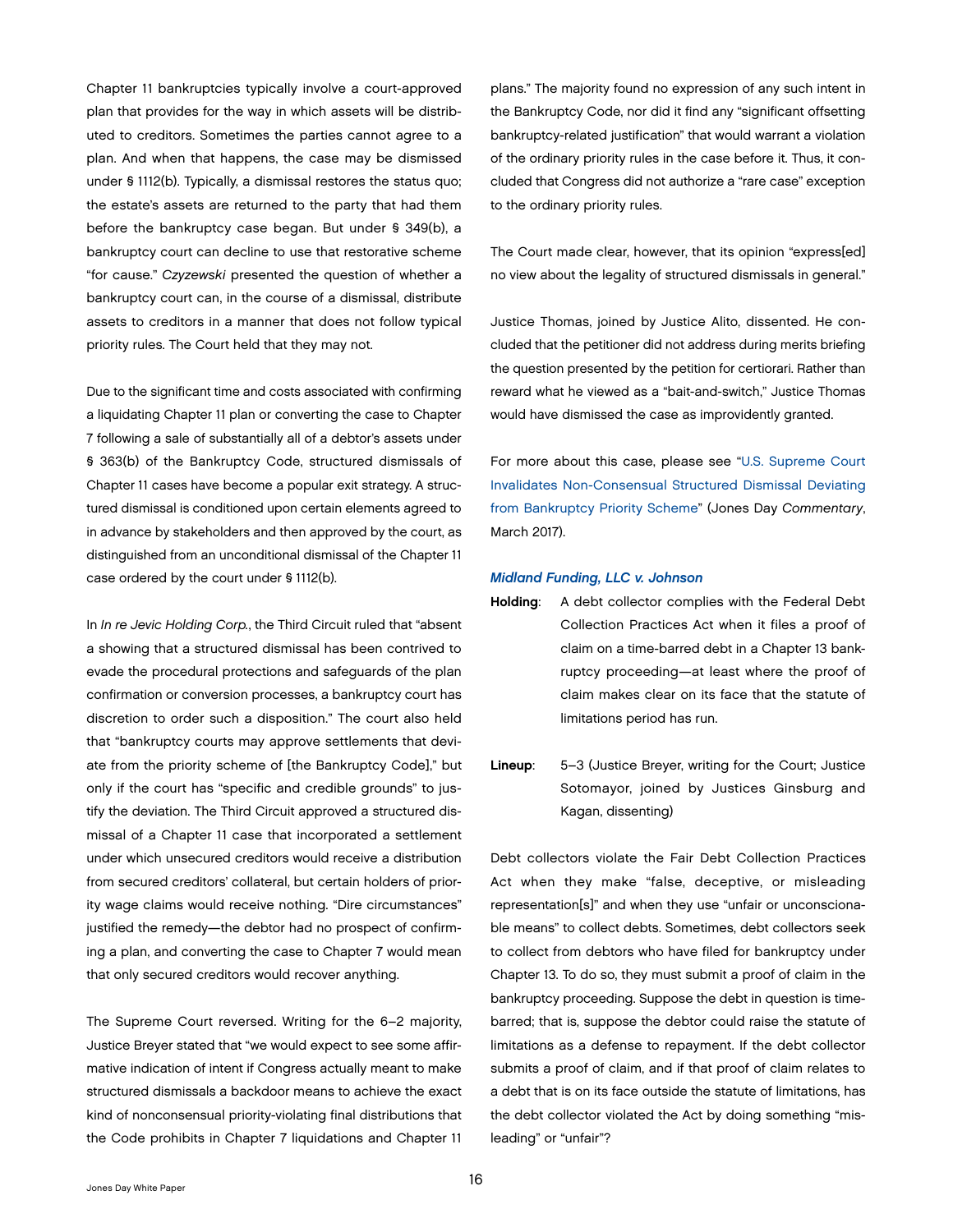<span id="page-19-0"></span>The Supreme Court held that the answer is "no." The Court began by emphasizing that even unenforceable claims are "claims" for purposes of the Bankruptcy Code. Thus, there is nothing "misleading or deceptive" about filing a proof of claim relating to a stale debt. In addition, assessing whether a claim is "misleading" requires looking to the relevant audience. And because Chapter 13 bankruptcies are managed by sophisticated trustees, proof of claims relating to stale debts are particularly likely not to be misleading in the Chapter 13 context.

The question of whether filing a proof of claim on an expired debt is "unfair" or "unconscionable" was found to present a closer question. But, the Court said, context was again decisive. First, Chapter 13 proceedings are initiated *by consumers*, and so there is little concern about those consumers being made (unfairly) to pay a stale debt simply to avoid the cost of litigating it in court. In addition, the presence of a knowledgeable trustee, along with procedures designed to ferret out claims able to be disallowed (which time-barred claims are), mitigates whatever unfairness exists. The Court went on to emphasize that it was not inclined, absent a clear contrary signal, to read the Act as permitting a bankruptcy-related remedy outside of the Bankruptcy Code. But reading the Act to permit a cause of action based on the filing of a claim in bankruptcy court would do just that.

Justice Sotomayor, joined by Justices Ginsburg and Kagan, dissented. She argued that every court presented with the question of whether debt collectors violate the Act's prohibition on "unfair" and "unconscionable" collection practices when they file ordinary civil suits relating to time-barred debts has answered in the affirmative. The bankruptcy context, she argued, did nothing to alter this. While the Court insisted otherwise, Justice Sotomayor pointed to briefing from the United States (which oversees trustees) and trustees themselves supporting her view.

*Midland Funding* is a win for debt collectors but leaves open important questions. Among them: Would a debt collector violate the Act by filing a proof of claim that is not clear on its face regarding the underlying debt's time-barred nature? Does

the Act prohibit filing an ordinary civil suit seeking to collect a time-barred debt?

# ERISA AND EMPLOYEE BENEFITS

#### *Advocate Health Care Network v. Stapleton*

- Holding: A church need not have originally established an employee benefit plan for it to fall within ERISA's exemption for "church plans"; as long as a churchrelated entity maintains the plan, it will be a "church plan."
- Lineup: 8–0 (Justice Kagan, writing for the Court, Justice Sotomayor, concurring)

The question in *Advocate Health* was whether a pension plan maintained by what the Court called a principal-purpose organization<sup>1</sup> must be established by a church to come within ERISA's church-plan exemption. The Court held that it need not, relying on the plain text. ERISA defines a "church plan" as one "established and maintained" by a church "for its employees." If that were all it said, the case would have come out the other way. But it is not all it says: ERISA goes on to say that plans should be considered "established and maintained" by a church "for its employees"—thus falling within the church-plan exemption—if they are "maintained by" a principal-purpose organization. It does not require that they further be "established by" a church.

Justice Sotomayor concurred. She agreed with the majority's analysis but believed the holding contradicted Congress's intent as expressed by the legislative history, and she noted that Congress may consider amending the law.

*Advocate Health* is an important decision for church-affiliated organizations that, under the Supreme Court's decision, need not comply with ERISA's many requirements. The Court overturned lower-court decisions that could have cost these organizations billions of dollars.

<sup>1</sup> The organizations referred to as "principal-purpose organizations" by the Court include any organization "the purpose or function of which is the administration or funding of a plan or program for the provision of retirement benefits or welfare benefits, or both, for the employees of a church or a convention or association of churches, if such organization is controlled by or associated with a church or a convention or association of churches." Whether the entity at issue was a "principal-purpose organization" was not at issue in this case.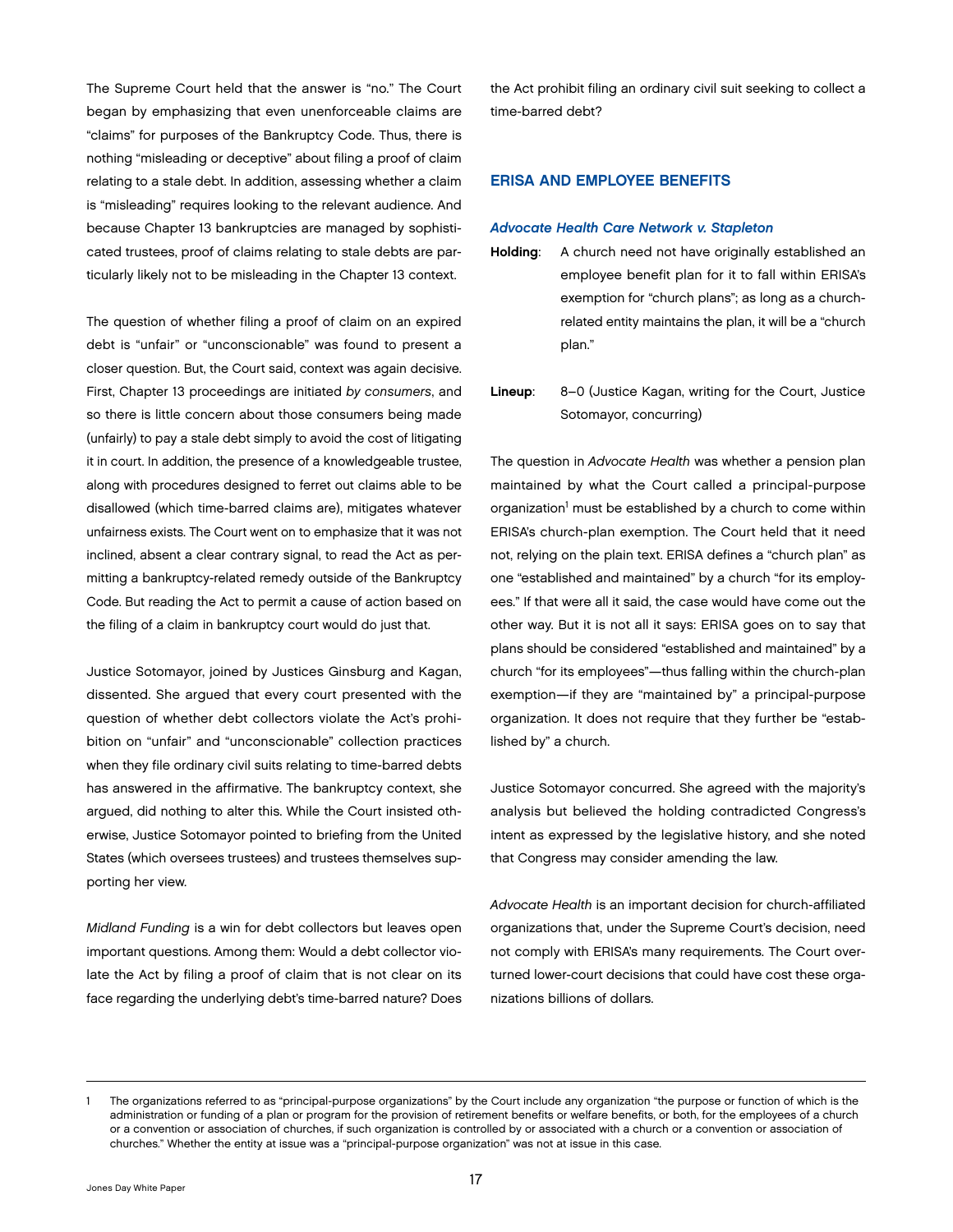#### <span id="page-20-0"></span>*Coventry Health Care of Missouri, Inc. v. Nevils*

- Holding: Reimbursement and subrogation clauses in contracts entered into pursuant to the Federal Employees Health Benefits Act of 1959 are valid notwithstanding state law prohibiting reimbursement and subrogation.
- Lineup: 8–0 (Justice Ginsburg, writing for the Court; Justice Thomas, concurring)

The Office of Personnel Management is a government agency authorized to (among other things) contract with private insurers to provide health insurance to federal employees. They receive that authorization through the Federal Employees Health benefits Act of 1959 ("FEHBA"). And the FEHBA says that contracts "relat[ing] to the nature, provision, or extent of coverage or benefits … shall supersede and preempt any State or local law."

The question in this case was whether reimbursement and subrogation clauses in contracts negotiated under FEHBA preempt state laws that forbid reimbursement and subrogation clauses in insurance contracts. That question arose because Missouri law prohibits such clauses, but the federal contracts at issue include them. The Supreme Court held that Missouri's prohibition on these clauses was preempted, because they plainly "relate to the nature, provision, or extent of coverage or benefits." In reaching this conclusion, the Court rejected the argument that FEHBA violates the Constitution's Supremacy Clause by giving preemptive effect to contractual language. That is wrong, the Court explained, because FEHBA does not make contracts preemptive; rather, it is the *statute* that preempts state law by requiring states to give effect to contractual terms that fall within its preemptive scope.

Justice Thomas joined the majority opinion but also wrote a short concurrence. He suggested that FEHBA constitutes an unlawful delegation of legislative authority, since it enables the OPM to enter into contracts that preempt state law. But because no one raised the issue, Justice Thomas concluded, the Court was right not to reach it.

# FALSE CLAIMS ACT

#### *State Farm Fire & Casualty Co. v. United States*

Holdings: 1. A violation of the False Claim Act's seal requirement does not necessarily require dismissal; the question of whether to dismiss the case is left to the discretion of the district court.

> 2. The district court did not abuse its discretion in declining to dismiss the relators' case, despite their attorney's leaking of sealed evidentiary filings to the press.

Lineup: 8–0 (Justice Kennedy, writing for the Court)

The False Claim Act forbids "knowingly present[ing] … a false or fraudulent claim for payment or approval" to the federal government. The Act permits *qui tam* enforcement; that is, it allows private parties (known as "relators") to sue on the government's behalf. The Act provides that relators' complaints "shall be filed *in camera*, shall remain under seal for at least 60 days, and shall not be served on the defendant until the court so orders."

*State Farm* presents the question of whether violation of that seal requirement requires automatic dismissal. The question arose because the relators' original attorney—a man named Dickie Scruggs, whose involvement with the case ended after he was indicted for attempting to bribe a state-court judge violated the seal requirement when he leaked to the press a sealed evidentiary filing disclosing the complaint's existence. State Farm Fire & Casualty Insurance (the party the relators were suing) learned of this and moved to dismiss the case. The district court denied the motion after balancing three factors: (i) the actual harm to the government; (ii) the severity of the violations; and (iii) evidence of bad faith. After the Fifth Circuit affirmed, the Supreme Court granted certiorari to resolve a circuit split regarding the seal requirement's meaning.

The Court first held that violations of the seal requirement do *not* necessarily require reversal. It gave three principal bases for this holding. First, the seal requirement is silent on the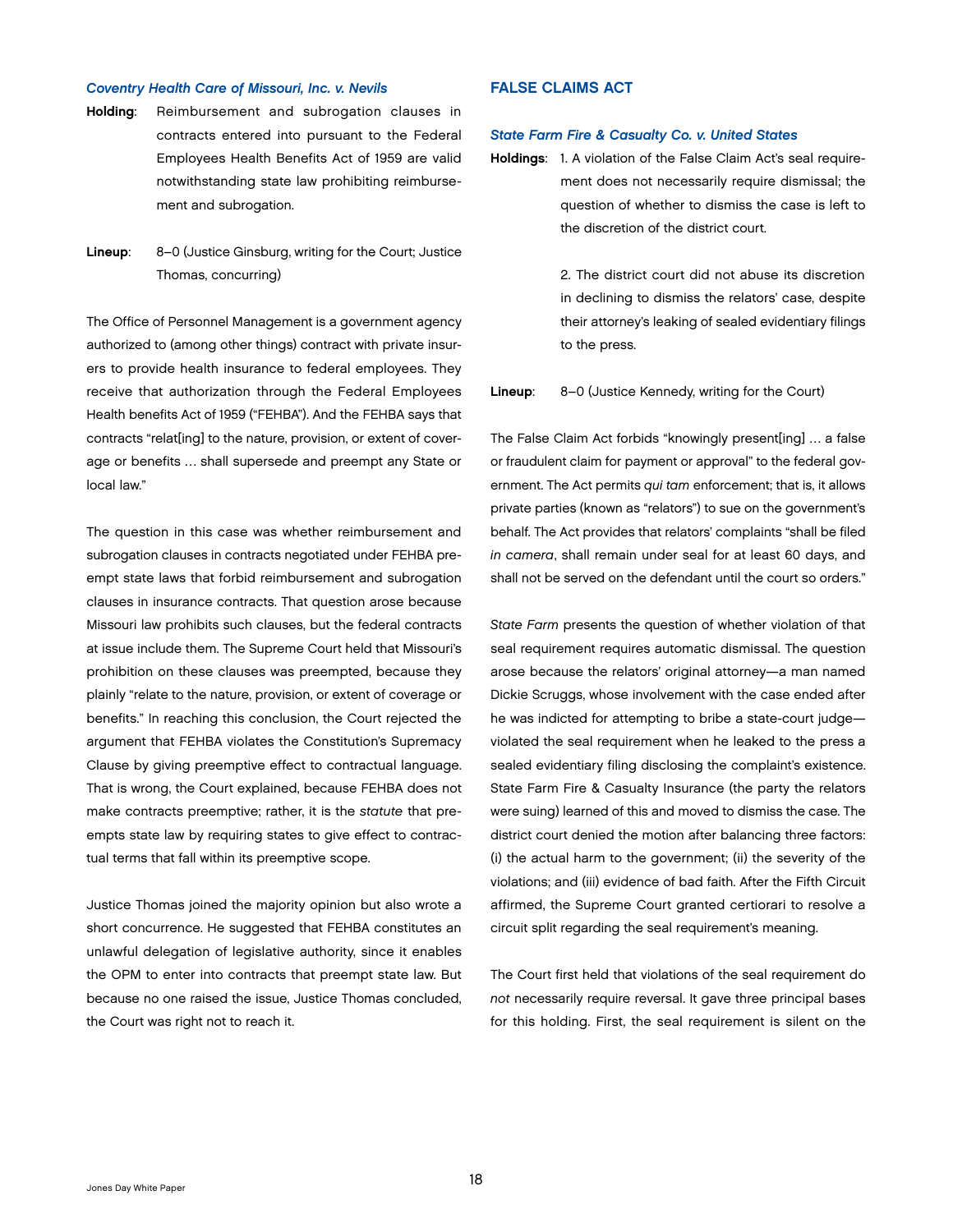<span id="page-21-0"></span>consequences of a violation, and "[i]n the absence of congressional guidance regarding a remedy, … 'the sanction for breach is not loss of all later powers to act.'" (This presumption against automatic dismissal may be relevant to violations of statutory duties in other contexts, too.) Second, the False Claim Act elsewhere mandates dismissal in express terms, so the absence of such language in the seal requirement suggests dismissal is not required. Finally, the purpose of the provision is to protect *the government*, by ensuring that relators do not thwart criminal investigations. And "[b]ecause the seal requirement was intended in main to protect the Government's interests, it would make little sense to adopt a rigid interpretation of the seal provision that prejudices the Government by depriving it of needed assistance from private parties."

The Court went on to affirm the Fifth Circuit, agreeing that the district court did not abuse its discretion in refusing to dismiss the case under the circumstances presented here. It provided very little reasoning, although the facts of the case suggest that courts will rarely if ever abuse their discretion when they deny a motion to dismiss that is based an intentional violation of the seal requirement by a relator's former attorney.

# LENDING AND DEBT COLLECTION

#### *Bank of America Corp. v. Miami*

- Holding: In at least some circumstances, cities may sue under the Fair Housing Act for the downstream financial costs they incur as a result of discriminatory practices.
- Lineup: 5–3 (Justice Breyer, writing for the Court; Justice Thomas, joined by Justices Kennedy and Alito, concurring in part and dissenting in part)

The City of Miami, Florida, initiated this suit to collect for the financial costs incurred as a result of alleged discriminatory practices by two banks. Miami claimed that the banks imposed more onerous requirements on minority borrowers, including higher interest rates, fees, and the like. This, it said, led to more foreclosures among minority borrowers, which reduced property value in minority neighborhoods, which in turn led to a decrease in the city's property-tax revenue.

Further, Miami claimed that the foreclosures led to vacancies that caused Miami to spend more money on combating blight and on police, fire, and other municipal services.

Miami sued, claiming that the banks' allegedly discriminatory practices violated the Fair Housing Act. The Supreme Court granted certiorari to decide whether cities have a cause of action under the Fair Housing Act. It held that they do—at least sometimes. The majority explained that statutes are presumed to provide causes of action "only to plaintiffs whose interests fall within the zone of interests protected by the law invoked." This zone-ofinterest inquiry requires courts to decide, using traditional tools of statutory interpretation, whether Congress conferred a cause of action. Here, the Court held, it did: The Act gives a cause of action to any "aggrieved person," which it defines to include anyone who "claims to have been injured by a discriminatory housing practice." Relying heavily on precedent, the Court held that this language gave a cause of action to cities, *at least* where the financial injuries suffered involve decreased property values and increased municipal-services costs allegedly caused by predatory practices. Notably, the Court declined to go any further, thus providing little guidance as to how the zone-of-interest test might apply to other distinct financial injuries.

The Court went on to emphasize that the Fair Housing Act permits recovery *only* for injuries proximately caused by the challenged practices. The Eleventh Circuit had held that proximate cause results whenever the harms caused are foreseeable. This, the Court said, was wrong; in addition to foreseeability, there had to be some direct connection between the wrongdoing and the harm. But rather than explaining the appropriate standard, it remanded to the Eleventh Circuit to figure that out in the first instance.

Justice Thomas concurred in part and dissented in part, joined by Justices Kennedy and Alito. He argued that Miami's interests were too marginally related to the Fair Housing Act's purpose of stopping discriminatory lending to come within the Act's zone of interest. Thus, he would have held that Miami had no cause of action. The dissenters agreed that the Eleventh Circuit had applied the wrong proximate-causation standard. But instead of remanding to the Eleventh Circuit, they would have held that Miami's injuries were far too attenuated to satisfy the proximate-causation requirement.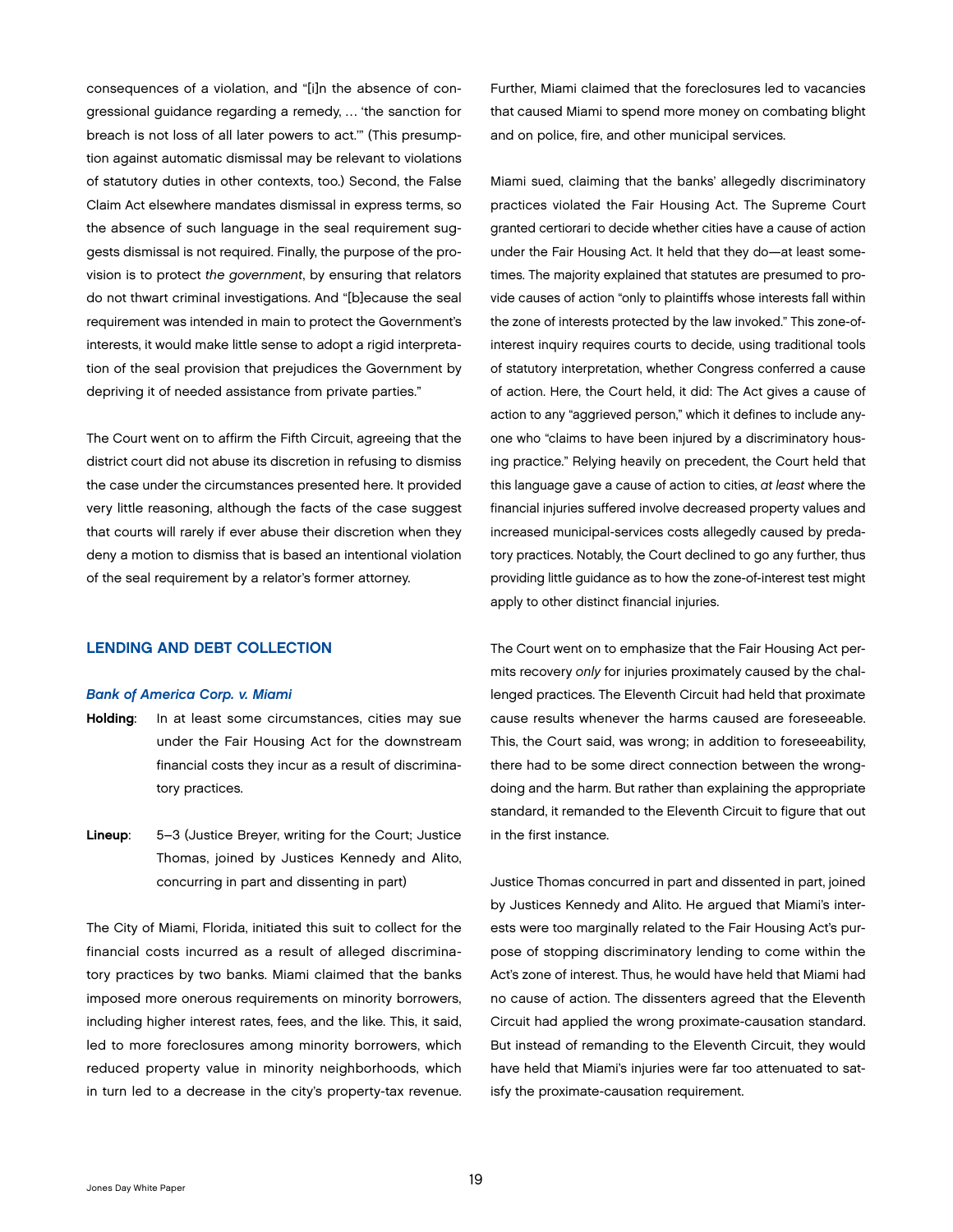<span id="page-22-0"></span>*Bank of America* does not resolve much. It remains to be seen whether cities may sue for financial injuries other than the precise injuries alleged here. Future courts will also be tasked with giving substance to the proximate causation standard, about which the Court said very little.

#### *Henson v. Santander Consumer USA Inc.*

Holding: The portion of 15 U.S.C. § 1692a(6) that defines "debt collectors" to include those who collect or attempt to collect debts owed to others does not encompass those who collect debts that were once owed to others but that they have purchased.

#### Lineup: 9–0 (Justice Gorsuch, writing for the Court)

Part of the Fair Debt Collection Practices Act—15 U.S.C. § 1692a(6)—defines "debt collector" as anyone who "regularly collects or attempts to collect … debts owed or due … another." The Court accepted *Henson* to resolve a circuit split over the question of whether this phrase includes those who collect or attempt to collect debts that they purchased from the original creditor—debts that the debtor now owes them. The answer, it held, was "no."

*Henson* is Justice Gorsuch's first opinion. And in keeping with his textualist approach to legal interpretation, it relies entirely on the statute's text. Section 1692a(6), the Court noted, applies only to those who collect or attempt to collect "debts owed or due … *another*." But those who collect or attempt to collect a debt that they have purchased are collecting debts owed to *themselves*. Thus, they do not come within § 1692a(6)'s definition.

It remains unclear whether *Henson* will have much effect even in cases arising under Federal Debt Collection Practices Act. The reason for this is that the Court expressly declined to answer two questions. First, it declined to address whether the statute applies to those who collect debts owed to themselves, but who also "regularly act[] as a third party collection agent for debts owed to others." If it does, those who regularly collect debts owed to others may be "debt collectors" even in cases where they collect debts for their own accounts. Second, the Court declined to address whether those who collect their own debts may be debt collectors under the portion of § 1692a(6) that defines "debt collector" to include those who are engaged "in any business the principal purpose of which

is the collection of any debts." If they may be, then *Henson*  may wind up applying to very few instances of debt collection.

# COMMERCIAL SPEECH

#### *Expressions Hair Design v. Schneiderman*

- Holding: A law that regulates the manner in which merchants may display prices regulates speech.
- Lineup: 8–0 (Chief Justice Roberts, writing for the Court; Justice Breyer, concurring in the judgment; Justice Sotomayor, joined by Justice Alito, concurring in the judgment)

Merchants who accept credit cards are typically charged a fee by credit-card services. There are a few ways one can imagine offsetting that fee. One is to raise the price on all consumers, including those who pay in cash. Another is to offer a discount for payments in cash. Finally, the merchant might impose a surcharge on customers who use credit cards.

A New York law, as interpreted by the Second Circuit, eliminates the third option: It prohibits merchants from listing one price and charging an additional fee to those who use credit cards. So, according to the Second Circuit, this law would prohibit a merchant from posting a sign that said, for example: "\$10, with a \$0.30 surcharge for credit card users." *Expressions Hair Design* addressed whether this New York law impermissibly regulated speech.

The majority of the Court accepted the Second Circuit's interpretation of the law and so concluded that it regulated the manner in which merchants may *display* prices. That is critical, because laws regulating the way in which prices may be communicated *are* speech regulations, while those simply regulating the prices that may be charged are not. The Court concluded that this law fell into the first category: a regulation of speech.

Some commercial speech regulations are consistent with the First Amendment, but some are not. The Second Circuit never addressed whether New York's law passed constitutional muster, however, because it understood the law as regulating conduct rather than speech. That was an error, held the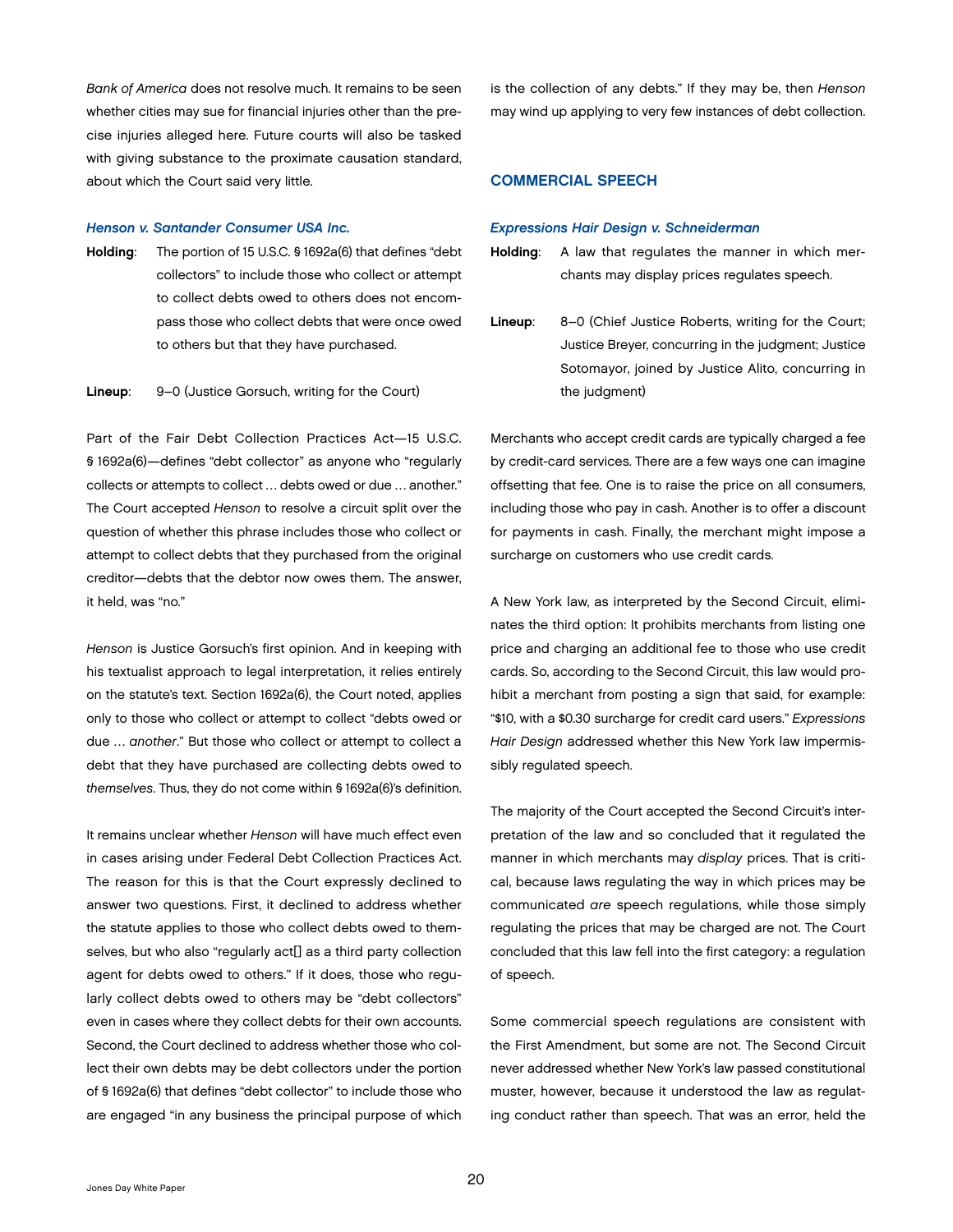<span id="page-23-0"></span>Supreme Court. And rather than addressing that issue itself, the Supreme Court vacated the Second Circuit's decision and remanded the case so that it could decide in the first instance whether the law was a valid or an invalid regulation of commercial speech.

Justice Breyer concurred in the judgment. He believed the question of whether the law regulates speech or conduct is unhelpful, because the distinction is superficial. He would instead instruct the Second Court to focus on how this law relates to the values the First Amendment is designed to protect.

Justice Sotomayor also concurred in the judgment, joined by Justice Alito. She contended that the law was unclear and that it could reasonably be read as restricting conduct (pricing) rather than speech (communication of pricing). She believed that the Second Circuit should have certified to the state court the question of how best to interpret the statute, noting that it made little sense to address a constitutional issue without first determining whether the statute's proper interpretation removed any constitutional problem. (Justice Breyer, in his opinion, agreed with Justice Sotomayor that a certification to New York's high court would be helpful.)

# TAKINGS

#### *Murr v. Wisconsin*

- Holding: When defining the "property" against which the scope of an alleged regulatory taking is to be judged, courts should determine whether reasonable expectations about property ownership based on a multitude of factors—would lead a landowner to anticipate that his holdings would be treated as one parcel, or, instead, as separate tracts.
- Lineup: 5–3 (Justice Kennedy, writing for the Court; Chief Justice Roberts, joined by Justices Thomas and Alito, dissenting; Justice Thomas, dissenting)

*Murr v. Wisconsin* involved an important issue in takings law. The Murr family owned two adjacent plots of land along the St. Croix River in Wisconsin: Lot E and Lot F. But because of the small amount of buildable land on each, local rules prohibited either

from being sold or developed separately. And so, when the family wanted to sell Lot E separately, they were unable to do so. The Murrs sued in state court, arguing that the regulatory bar on Lot E's separate development or sale constituted a "regulatory taking" prohibited by the Fifth and Fourteenth Amendments.

Their suit implicated the so-called "denominator problem." The problem arises in the regulatory takings context, because a regulatory takings claim effectively asks whether a regulation is so onerous that it amounts to a taking of the land to which the regulation applies. To assess how onerous a regulation is, a court must first define the "property" that is burdened by the regulation at issue. For example, if the "property" in this case were defined to include *only* Lot E, then the local regulation that prevents Lot E's separate sale would have a far greater effect on the "property" than it would if the property were defined to include *both* of the lots. This is especially important in the regulatory takings context, where a regulation affecting less than all of the property is evaluated by weighing factors rather than by simply awarding "just" compensation. The state courts defined the relevant property as consisting of both lots and rejected the Murrs' regulatory takings claim.

The Supreme Court granted certiorari to address the denominator problem. Its resolution was an open-ended, multifactor test for the courts to apply to define the "property" at issue. In defining the relevant "property," the Court explained, courts "should determine whether reasonable expectations about property ownership would lead a landowner to anticipate that his holdings would be treated as one parcel or, instead, as separate tracts." It provided at least three factors relevant to this determination: (i) how the land is divided under state law; (ii) the physical characteristics of the property; and (iii) the "value of the property under the challenged regulation, with special attention to the effect of burdened land on the value of other holdings." The Court went on to conclude that these factors supported treating the "property" to include both lots. So defined, it explained, the effect of the local regulation was not great enough to constitute a compensable taking under the Fifth and Fourteenth Amendments.

Chief Justice Roberts, joined by Justices Thomas and Alito, dissented, concluding that the denominator problem should be addressed entirely with reference to state law: "State law defines the boundaries of distinct parcels of land, and those boundaries should determine the 'private property' at issue in